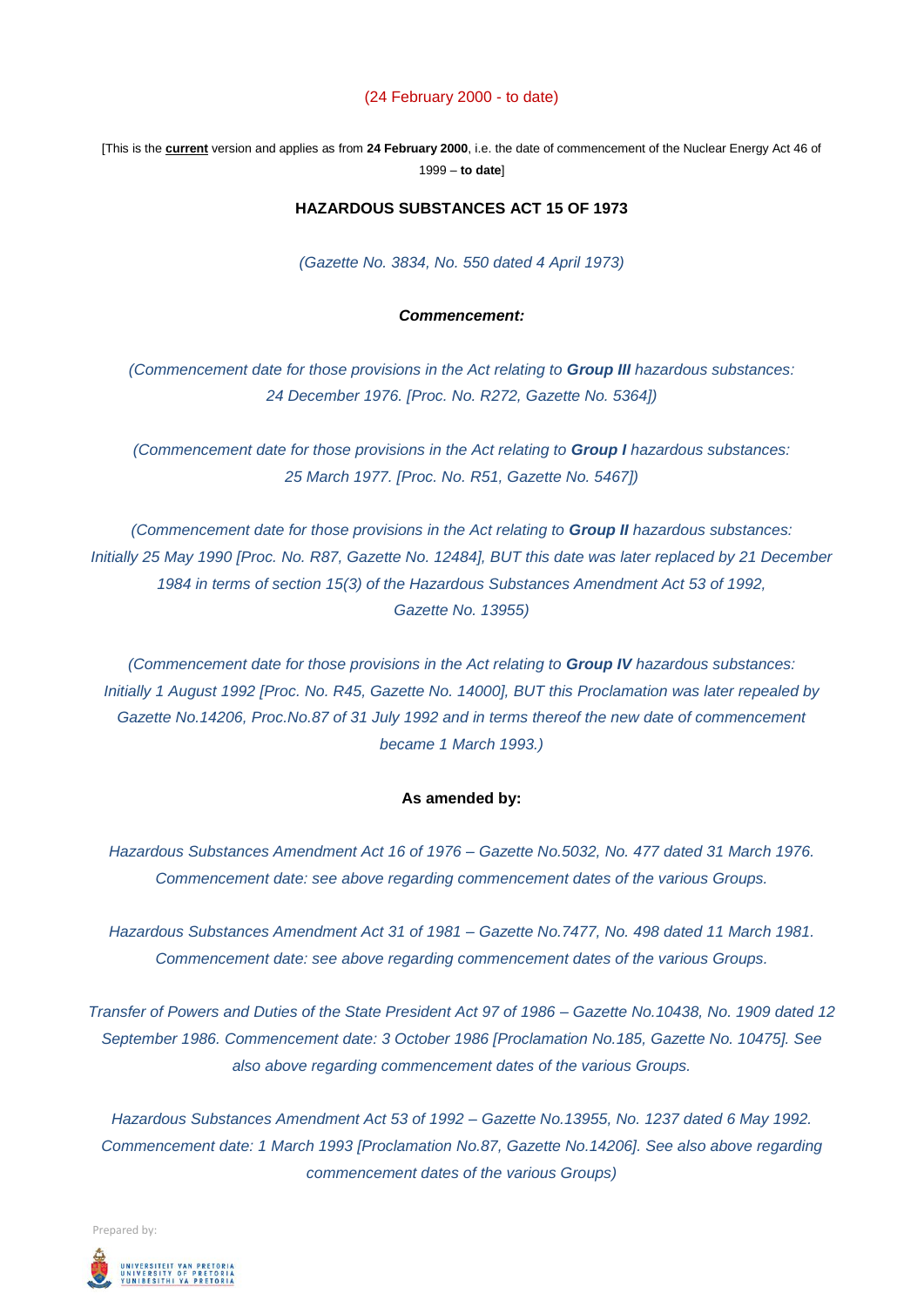#### Page 2 of 31

*Nuclear Energy Act 131 of 1993 – Gazette No.15159, No. 1851 dated 6 October 1993. Commencement date: 1 March 1994 [Proc. No. 32 Gazette No. 15512]. See also above regarding commencement dates of the various Groups.*

*Nuclear Energy Act 46 of 1999 – Gazette No.20759, No. 1536 dated 23 December 1999. Commencement date: 24 February 2000 [Proc. No. R5. Gazette No. 20912]. See also above regarding commencement dates of the various Groups.* 

*Note: The principal Act is hereby amended by the substitution for the word "Secretary", wherever it occurs, of the word "Director-General" by section 8 of Act 31 of 1981.*

**To provide for the control of substances which may cause injury or ill-health to or death of human beings by reason of their toxic, corrosive, irritant, strongly sensitizing or flammable nature or the generation of pressure thereby in certain circumstances, and for the control of certain electronic products; to provide for the division of such substances or products into groups in relation to the degree of danger; to provide for the prohibition and control of the importation, manufacture, sale, use, operation, application, modification, disposal or dumping of such substances and products; and to provide for matters connected therewith.**

> *(Afrikaans text signed by the State President.) (Assented to 26th March 1973)*

BE IT ENACTED by the State President, the Senate and House of Assembly of the Republic of South Africa, as follows:-

# **ARRANGEMENT OF SECTIONS**

- 1. Definitions
- 2. Declaration of grouped hazardous substances
- 3. Sale of Group I and Group III, and letting, use, operation, application and installation of Group III, hazardous substances
- 3A. Production, acquisition, disposal, and importation and exportation, of Group IV hazardous substances
- 4. Licensing
- 5. Period of validity and renewal of licences
- 6. Appeals to Minister against decisions of, and conditions imposed by, Director-General
- 7. Suspension and cancellation of licences
- 8. Inspectors
- 9. Powers of inspectors
- 9A. Embargo
- 9B. Seizure
- 10. Analysts
- 11. Further analysis or examination of samples

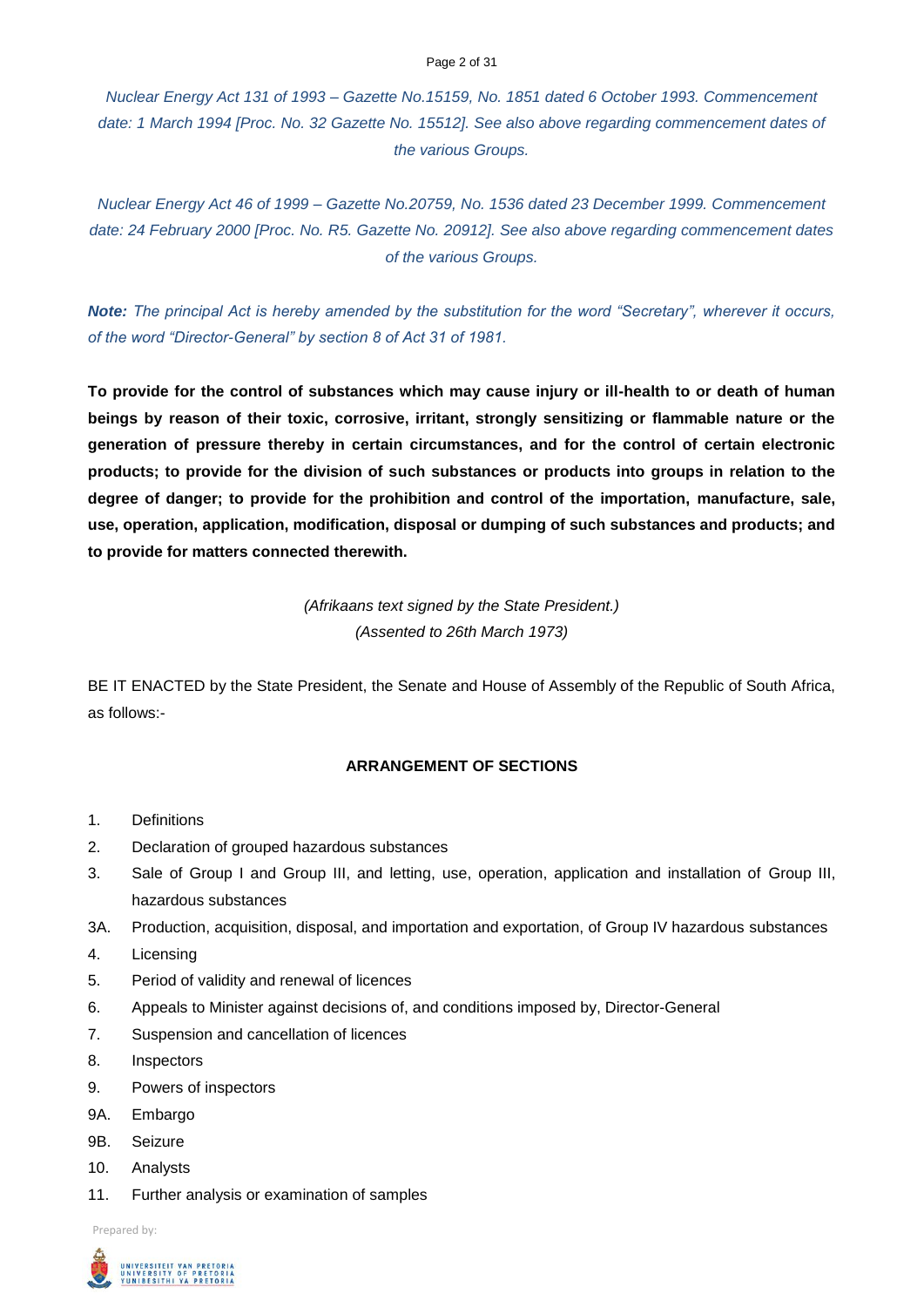#### Page 3 of 31

- 12. Examination, control and disposal of imported substances
- 13. Liability in regard to substance sold in a sealed package
- 14. Special defences
- 15. Warranties
- 16. Liability of employer or principal
- 17. Preservation of secrecy
- 18. Offences
- 19. Penalties
- 20. Jurisdiction
- 21. Forfeiture and disposal of goods
- 22. Time limits and other requirements in connection with prosecution
- 23. Proof and presumptions
- 24. Administration of Act by authorized local authority
- 25. Right to prosecute
- 26. Delegation of powers
- 27. Defects in form
- 28. Restriction of liability
- 29. Regulations
- 30. Application of Act to grouped hazardous substances in transit
- 31. Operation of Act in relation to other laws
- 32. Repeal of section 133A of Act 36 of 1919, and Act 42 of 1971
- 33. Short title and commencement

# **1. Definitions**

In this Act, unless the context otherwise indicates-

**"advertisement",** in relation to any grouped hazardous substance, means any written, pictorial, visual or other descriptive matter or verbal statement, communication, representation or reference-

- *(a)* appearing in a newspaper or other publication;
- *(b)* distributed to members of the public; or
- *(c)* brought to the notice of members of the public in any manner,

and which is intended to promote the sale or encourage the use of such a substance; and "advertise" has a corresponding meaning;

**"analyst"** means a person appointed as such under section 10(1);

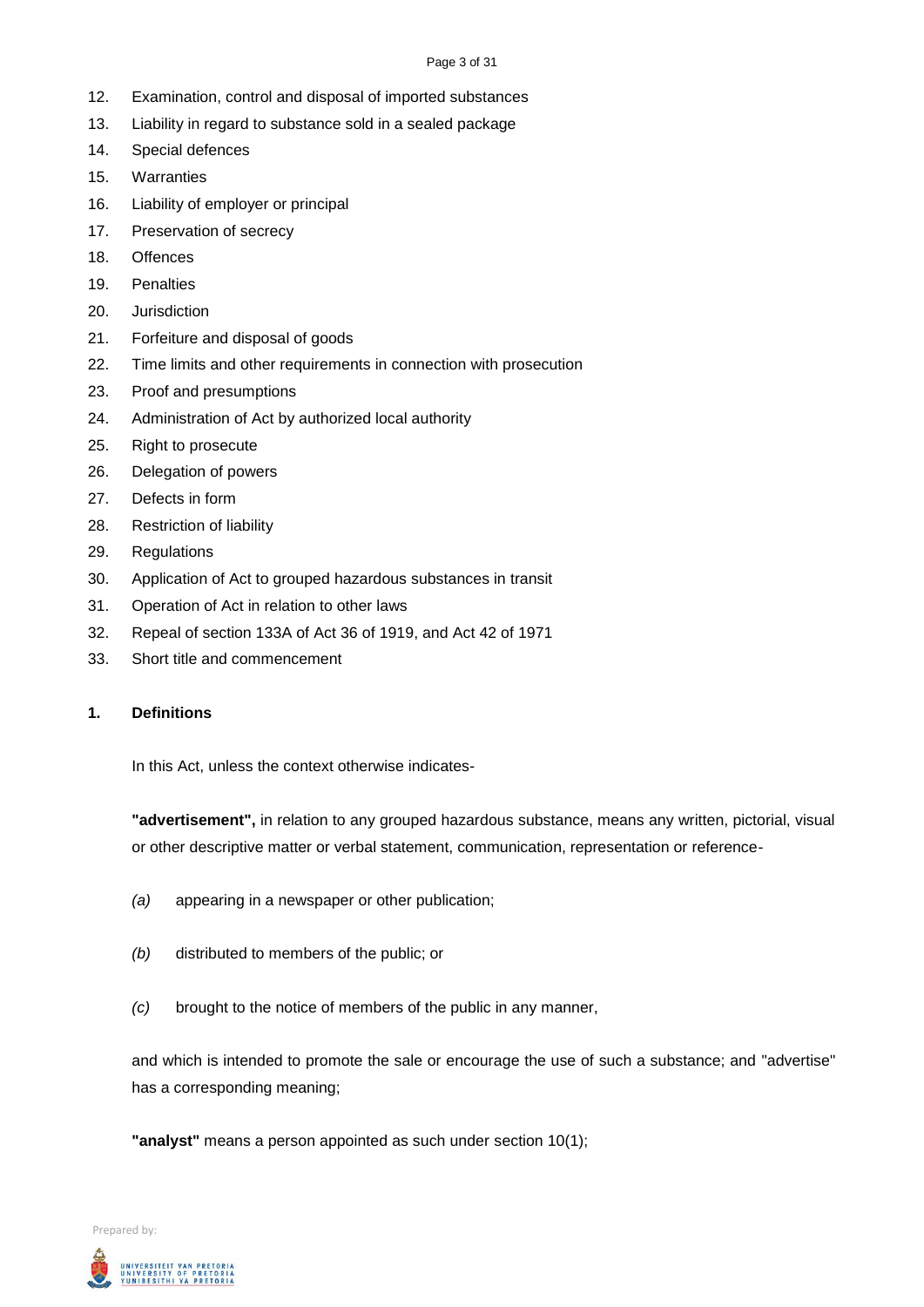#### Page 4 of 31

**"appliance"** means the whole or any part of any implement, machine, instrument, apparatus or other object used or capable of being used for, in or in connection with the manufacture, treatment, packing, labelling, storage, conveyance, preparation, serving or administering of any grouped hazardous substance;

**"describe"** includes advertise or label;

# **"Director-General"** means the Director-General: National Health and Population Development; *(Definition of "Director-General" inserted by section 1(a) of Act 31 of 1981 and replaces all occurrences of the term "Secretary")*

*(Definition of "Director-General" substituted by section 1(a) of Act 53 of 1992)*

**"dump",** in relation to a grouped hazardous substance, means deposit, discharge, spill, release or cause or permit to be deposited, discharged, spilled or released (whether or not the substance in question is enclosed in a container), in such a place, under such circumstances or for such a period that the person depositing, discharging, spilling, or releasing or causing or permitting it to be deposited, discharged, spilled, or released, may reasonably be assumed to have abandoned it; and "dumping" has a corresponding meaning;

### **"electronic product**" means-

- (a) any manufactured product which, when in operation, contains or acts as part of an electronic circuit, and -
	- (i) emits (or in the absence of effective shielding or other controls would emit) electronic product radiation; or
	- (ii) would, as a result of the failure or breakdown of any built-in safety measure or shielding, pose an electrical, mechanical, chemical, biological, ergonomic or other hazard, or cause excessive temperature, excessive pressure or ignition of flammable material, which may cause injury, ill-health or death to human beings; or
- (b) any manufactured article which is intended for use as a component, part or accessory of a product described in paragraph (a) and which, when in operation –
	- (i) emits (or in the absence of effective shielding or other controls would emit) such radiation; or
	- (ii) would, as a result of the failure or breakdown of any built-in safety measures or shielding, pose an electrical, mechanical, chemical, biological, ergonomic or other hazard, or cause excessive temperature, excessive pressure or ignition of flammable material, which may cause injury, ill-health or death to human beings;

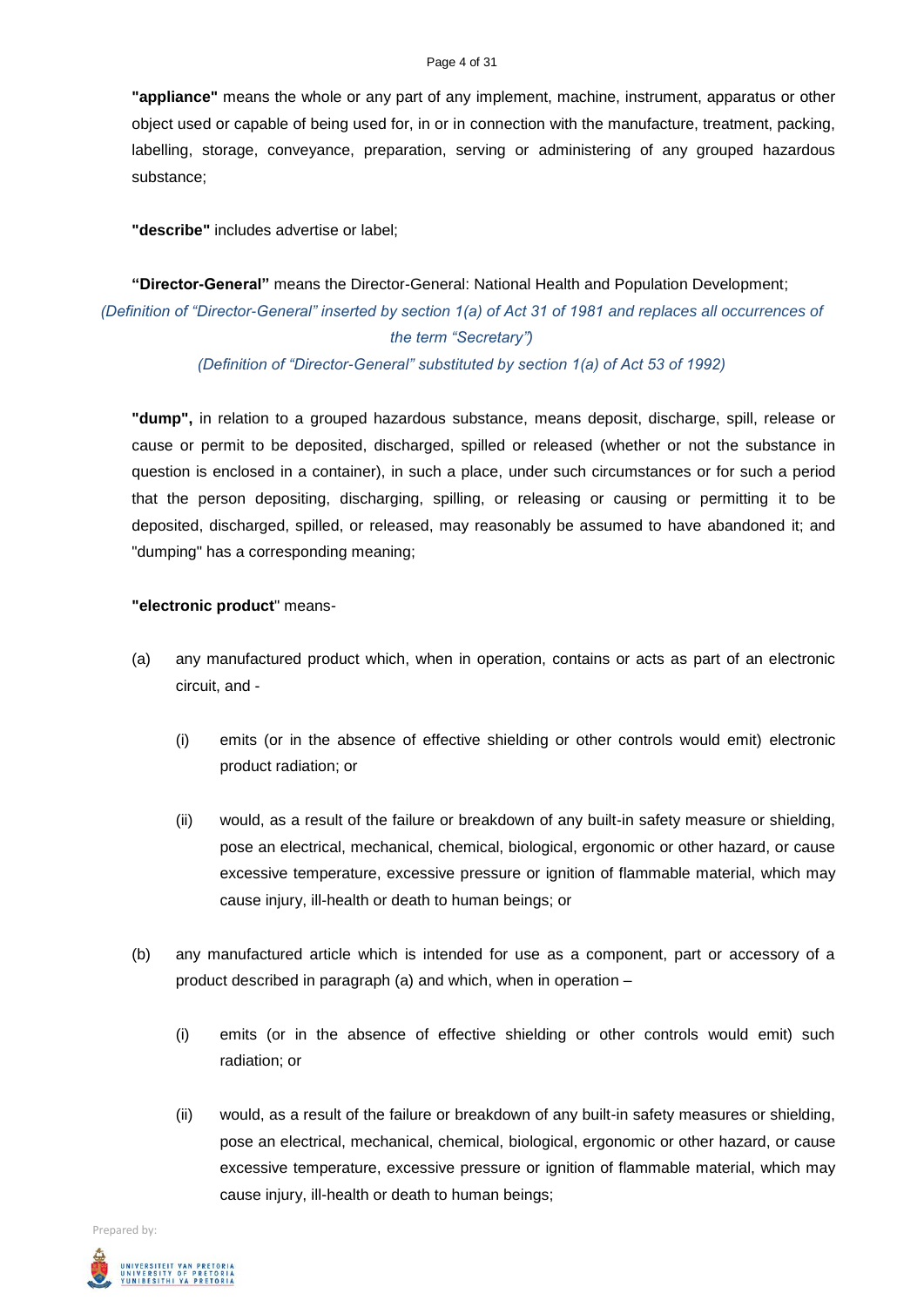*(Definition of "electronic product" amended by section 1(a) and (b) of Act 16 of 1976) (Definition of "electronic product" substituted by section 1(b) of Act 53 of 1992)*

### **"electronic product radiation**" means-

- *(a)* any ionizing or non-ionizing electro-magnetic or particulate radiation; or
- *(b)* any sonic, infrasonic or ultrasonic wave which is emitted from an electronic product as the result of the operation of an electric circuit in such product;

**"grouped hazardous substance**" means any Group IV hazardous substance and any substance, mixture of substances, product or material declared in terms of section 2(1) to be a hazardous substance of any kind;

*(Definition of "grouped hazardous substance" substituted by section 1(c) of Act 53 of 1992)*

**"Group I, Group II or Group III hazardous substance**" means a substance, mixture of substances, product or material declared in terms of section 2(1) to be a Group I, Group II or Group III hazardous substance, respectively;

*(Definition of "Group I, Group II, Group III or Group IV hazardous substance" substituted by section 1(d) of Act 53 of 1992)*

**"Group IV hazardous substance"** means radioactive material which is outside a nuclear installation as defined in the Nuclear Energy Act, 1999, and is not a material which forms part of or is used or intended to be used in the nuclear fuel cycle, and -

- (a) has an activity concentration of more than 100 becquerels per gram and a total activity of more than 4 000 becquerels; or
- (b) has an activity concentration of 100 becquerels or less per gram or a total activity of 4 000 becquerels or less and which the Minister has by notice in the *Gazette* declared to be a Group IV hazardous substance,

and which is used or intended to be used for medical, scientific, agricultural, commercial or industrial purposes, and any radioactive waste arising from such radioactive material;

*(Definition of "Group IV hazardous substance" inserted by section 1(e) of Act 53 of 1992) (Definition of "Group IV hazardous substance" substituted by section 84 of Act 131 of 1993) (Definition of "Group IV hazardous substance" amended by section 58 of Act 46 of 1999)*

**"import"** means import into the Republic by any means; and "importation" has a corresponding meaning;

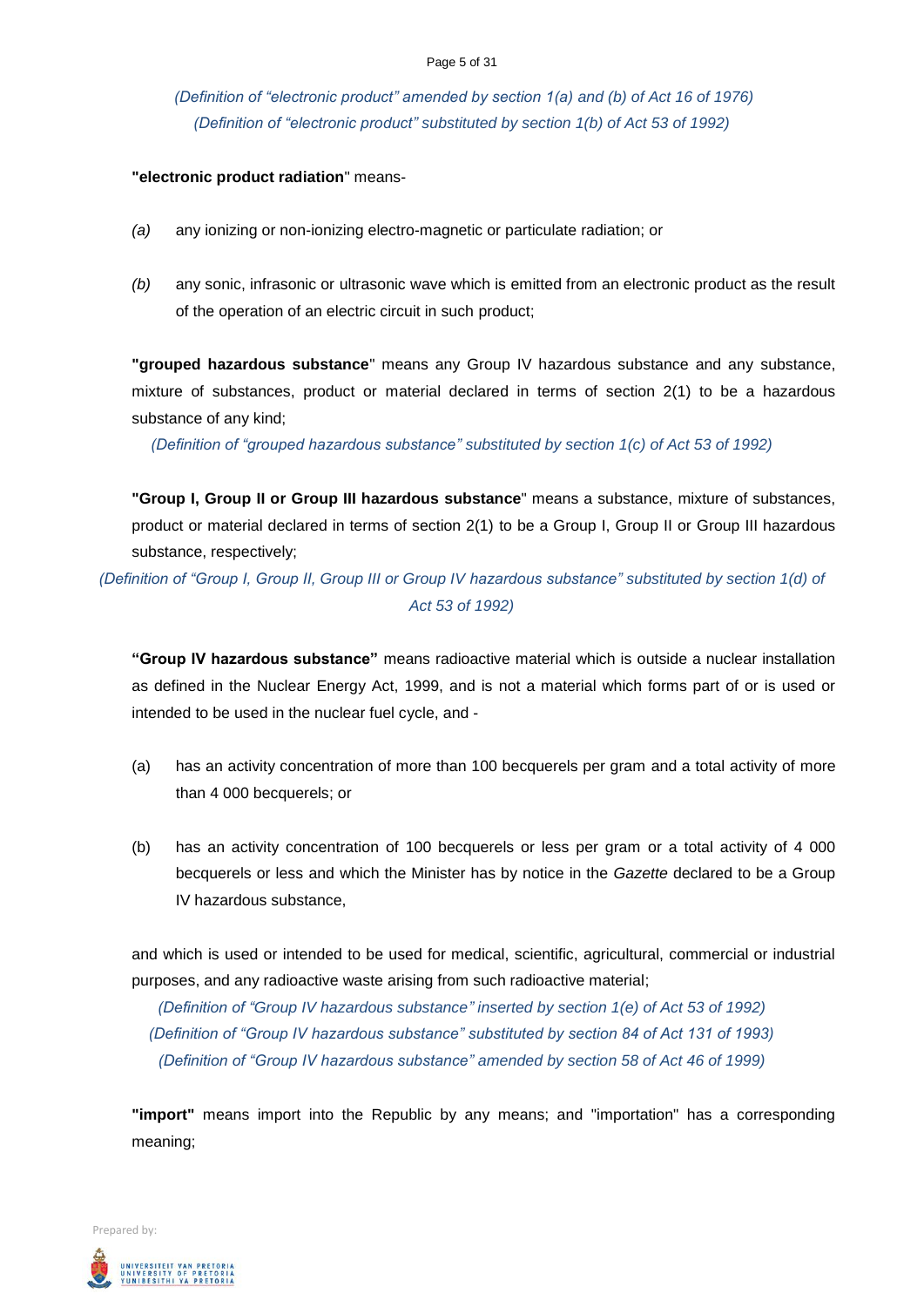#### Page 6 of 31

**"importer"** includes any person who, whether as owner, consignor, consignee, agent or broker, is in possession of or in any way entitled to the custody or control of any grouped hazardous substance imported;

### **"import harbour**"….

## *(Definition of "import harbour" deleted by section 1(b) of Act 31 of 1981)*

**"inspector**" means a person appointed as such under section 8(1), and includes any person who may, in terms of section 8(3), exercise or perform the powers, duties and functions of such an inspector;

**"label",** when used as a noun, means any brand or mark or any written, pictorial or other descriptive matter appearing on or attached to or packed with any grouped hazardous substance or its package, and referring to such substance, and, when used as a verb, means brand or mark or attach or provide in any other manner with, any written, pictorial or other descriptive matter;

**"licence"** means any licence issued in terms of section 4;

*(Definition of "licence" inserted by section 1(f) of Act 53 of 1992)*

**"local authority"** means a municipal institution and includes an institution or body with functions similar to those of a municipal institution;

*(Definition of "local authority" substituted by section 1(g) of Act 53 of 1992)*

**"manufacture",** when used as a noun, includes assembly, production, preparation, processing, repair or any other manufacturing or maintenance process and, when used as a verb, has a corresponding meaning;

> *(Definition of "manufacture" substituted by section 1(c) of Act 16 of 1976) (Definition of "manufacture" substituted by section 1(h) of Act 53 of 1992)*

"**Minister**" means the Minister of National Health;

*(Definition of "Minister" substituted by section 1(c) of Act 31 of 1981) (Definition of "Minister" substituted by section 1(i) of Act 53 of 1992)*

**"package"** means anything by or in which any substance is covered, enclosed, contained or packed;

**"premises"** means land or any building or other structure and includes any train, boat, ship, aircraft or other vehicle;

**"prescribed"** means prescribed by regulation;

**"radio-active material"** ……

*(Definition of "radio-active material" deleted by section 1(j) of Act 53 of 1992)*

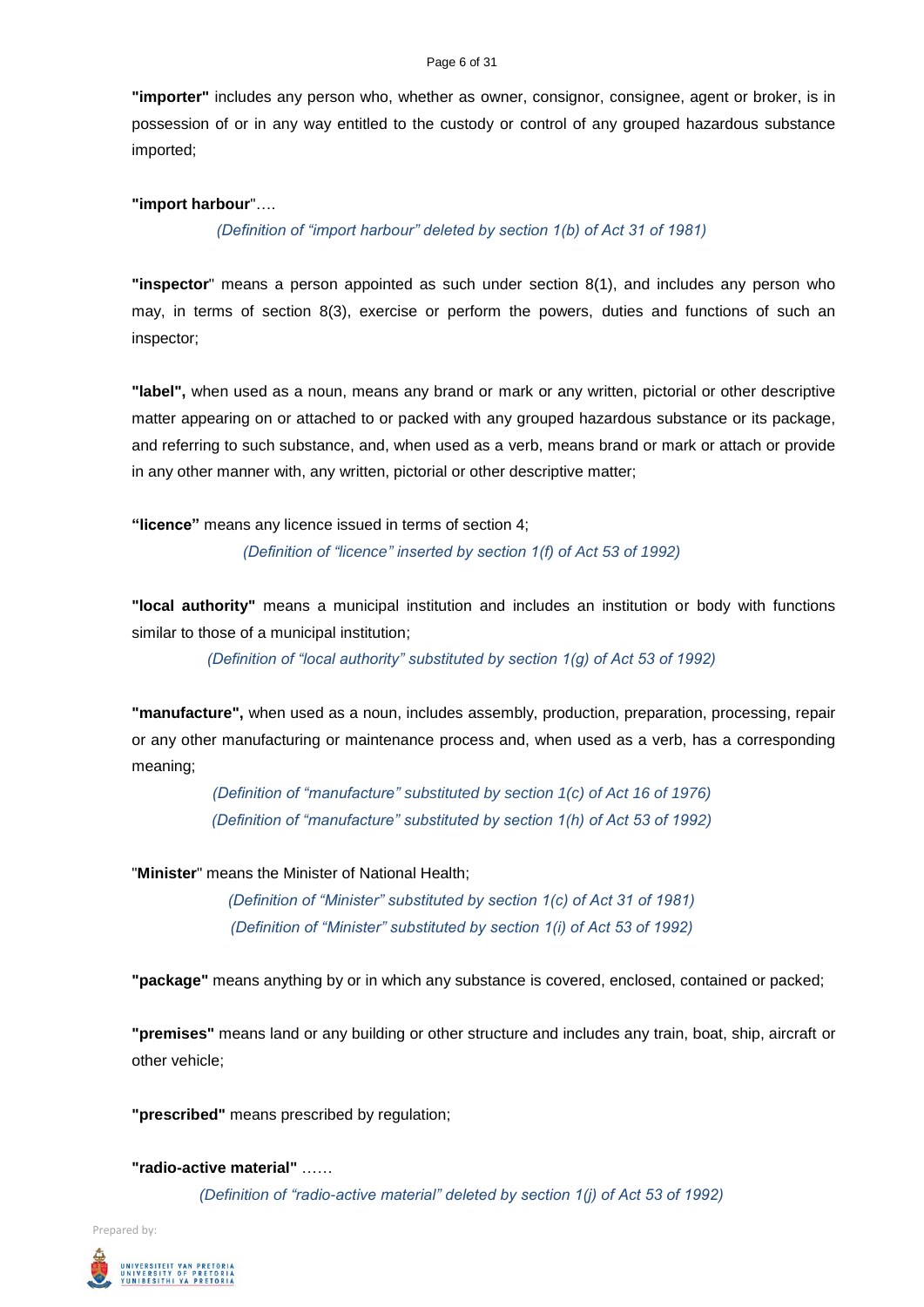**"regulation"** means a regulation made under this Act;

**"sealed package**" means an unopened package which cannot be opened without breaking or damaging such package or any seal, adhesive label or other part of or attachment to such package;

#### **"Secretary"** ….

*(Definition of "Secretary" deleted by section 1(d) of Act 31 of 1981 and replaced by the term "Director-General")*

**"sell"** includes offer, advertise, keep, display, transmit, consign, convey or deliver for sale, or exchange, or dispose of to any person in any manner, whether for a consideration or otherwise, or manufacture or import for use in the Republic; and "selling" and "sale" have a corresponding meaning;

**"this Act"** includes any regulation.

# **2. Declaration of grouped hazardous substances**

- (1) The Minister may, subject to the provisions of subsections (2) and (3), by notice in the *Gazette,*  declare-
	- (a) any substance or mixture of substances which, in the course of customary or reasonable handling or use, including ingestion, might, by reason of its toxic, corrosive, irritant, strongly sensitizing or flammable nature or because it generates pressure through decomposition, heat or other means, cause injury, ill-health or death to human beings, to be a Group I or a Group II hazardous substance;
	- (b) any electronic product to be a Group III hazardous substance.
	- $(c)$  ....

*(Section 2(1)(c) amended by section 2 of Act 31 of 1981) (Section 2(1)(c) deleted by section 2(a) of Act 53 of 1992)*

- (2)
- (a) If the Minister intends to declare any substance or mixture of substances to be a Group I or Group II hazardous substance or any electronic product to be a Group III hazardous substance or any substance referred to in paragraph *(b)* of the definition of "Group IV hazardous substance" to be a Group IV hazardous substance, he shall cause to be published in the *Gazette* a notice of his intention to do so and in such notice invite interested persons to submit to the Director-General any comments and representations they may wish to make in connection therewith.

*(Section 2(2)(a) substituted by section 2(b) of Act 53 of 1992)*

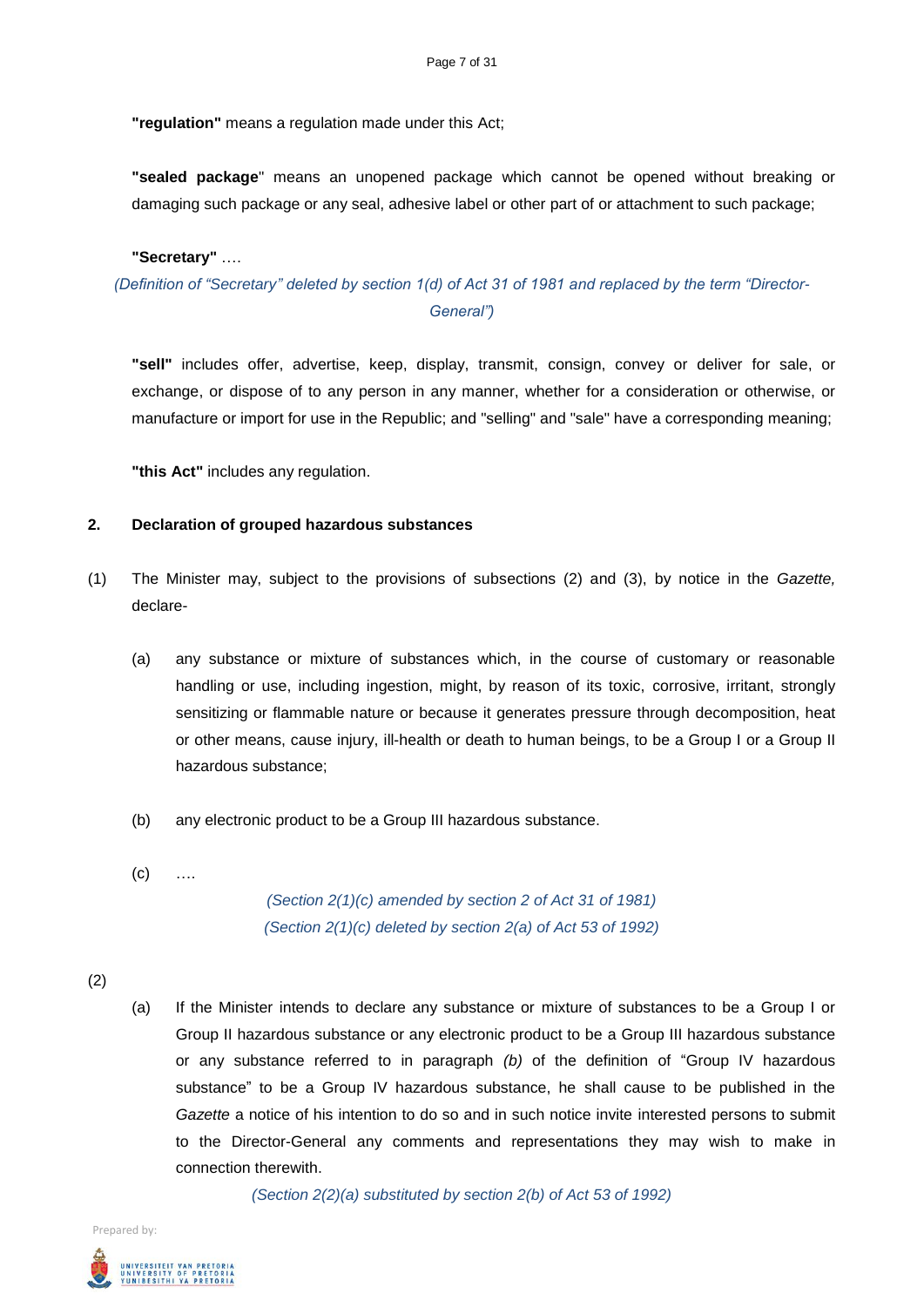- (b) A period of not less than three months shall elapse between the publication of such a notice and any relevant declaration under subsection (1).
- (3) The provisions of subsection (2) shall not apply in respect of-
	- (a) an amendment of any proposed declaration in pursuance of a notice published in terms of that subsection; and
	- (b) any declaration in respect of which the Minister is of the opinion that the public interest requires that it be made without delay.

# **3. Sale of Group I and Group III, and letting, use, operation, application and installation of Group III, hazardous substances**

- (1) Subject to the provisions of subsection (1A) and (2) no person shall- .
	- (a) sell any Group I hazardous substance-
		- (i) unless he is the holder of a licence issued to him in terms of section 4 *(a);* and
		- (ii) otherwise than subject to the conditions prescribed or determined by the Director-General;
	- (b) sell, let, use, operate or apply any Group III hazardous substance unless a licence under section 4 *(b)* is in force in respect thereof, and otherwise than subject to the conditions prescribed or determined by the Director-General;
	- *(c)* install or keep installed any Group III hazardous substance on any premises unless a licence under section 4(c) is in force in respect of such premises, and otherwise than subject to the conditions prescribed or determined by the Director-General.

*(Section 3(1) amended by section 3(a) of Act 53 of 1992)*

- (1A) The Minister may by notice in the *Gazette* from time to time *-*
	- *(a)* determine that any provision of subsection (1) shall not apply to any Group I or Group III hazardous substance mentioned in the notice; or
	- *(b)* exempt any person or category of persons from any provision of subsection (1),

and may in like manner at any time amend or withdraw any such notice. *(Section 3(1A) inserted by section 3(b) of Act 53 of 1992)*

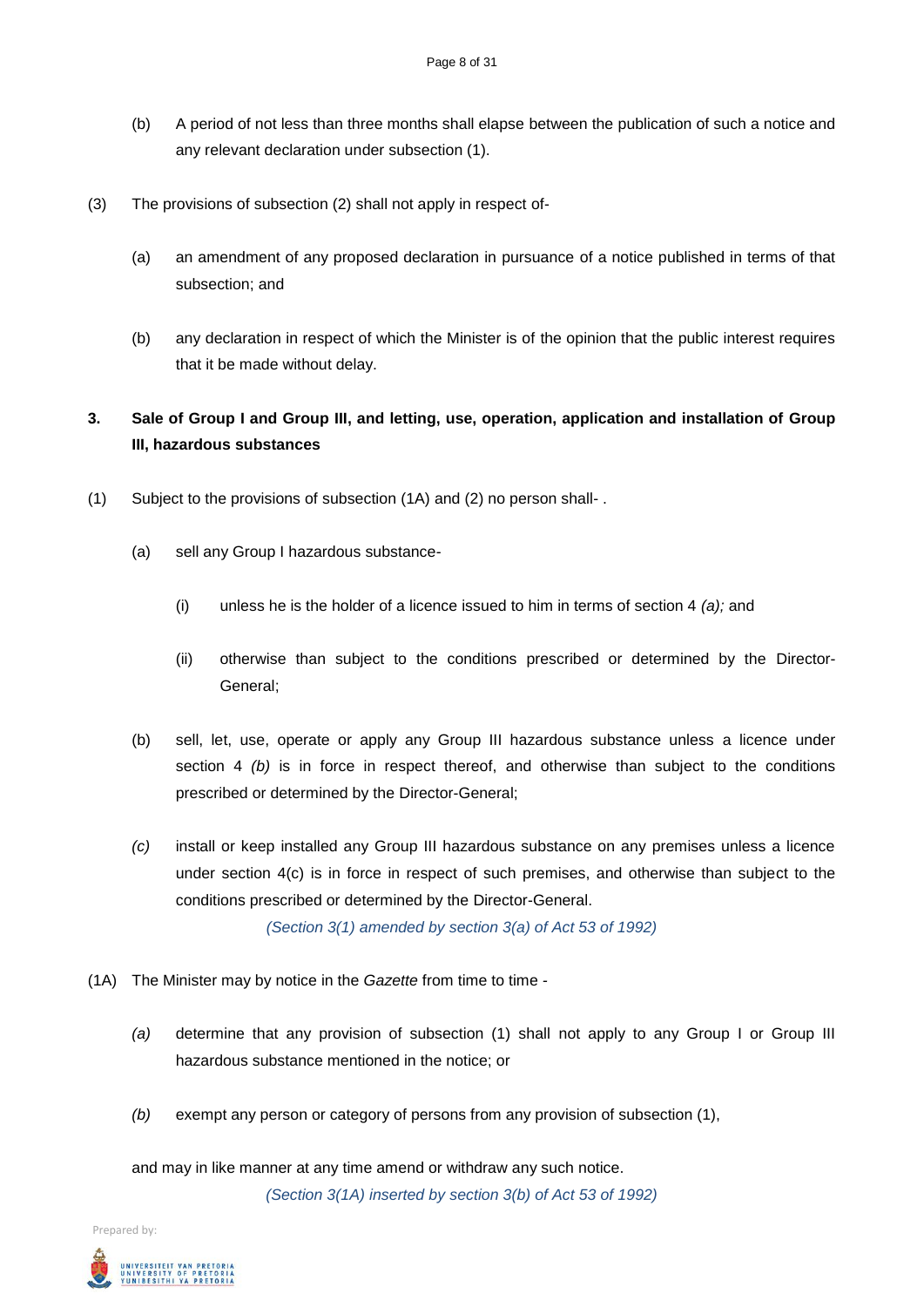- (2) If a person has in his possession a substance immediately before the date on which it is declared to be a Group I or a Group III hazardous substance in terms of section 2, he may, notwithstanding the provisions of subsection (1) of this section, sell, lease, use, operate, apply or install or keep installed on any premises, as the case may be, that substance -
	- *(a)* at any time during a period of 180 days calculated from the date on which it was so declared to be such a substance; and
	- *(b)* if, before the expiry of the period mentioned in paragraph *(a),* an application was made in terms of section 4 for a licence which would authorize such sale, lease, use, operation, application or installation, at any time until such application has been finally refused in terms of this Act.
- (3) Any person who contravenes the provisions of subsection (1) shall be guilty of an offence.

# *(Section 3 substituted by section 2 of Act 16 of 1976)*

# **3A. Production, acquisition, disposal, and importation and exportation, of Group IV hazardous substances**

- (1) Subject to the provisions of this section, no person shall produce or otherwise acquire, or dispose of, or import into the Republic or export from there, or be in possession of, or use, or convey or cause to be conveyed, any Group IV hazardous substance, except in terms of a written authority under subsection (2) and in accordance with *-*
	- (a) the prescribed conditions; and
	- (b) such further conditions (if any) as the Director-General may in each case determine.
- (2) The Director-General may on application by any person in the prescribed manner and on payment of the prescribed fee, and on such conditions as he may in each case determine, in writing authorize the performance of any of or all the activities mentioned in subsection (1) in respect of any Group IV hazardous substance.
- (3) Any employee of a holder of a written authority referred to in subsection (2) may in the course of his employment in respect of the Group IV hazardous substance concerned perform any of the activities in respect of which authority has been so granted in accordance with the conditions of the authorization in question.
- (4) A written authority under section 50 of the Nuclear Energy Act, 1982 (Act No. 92 of 1982), shall remain valid, but shall lapse –

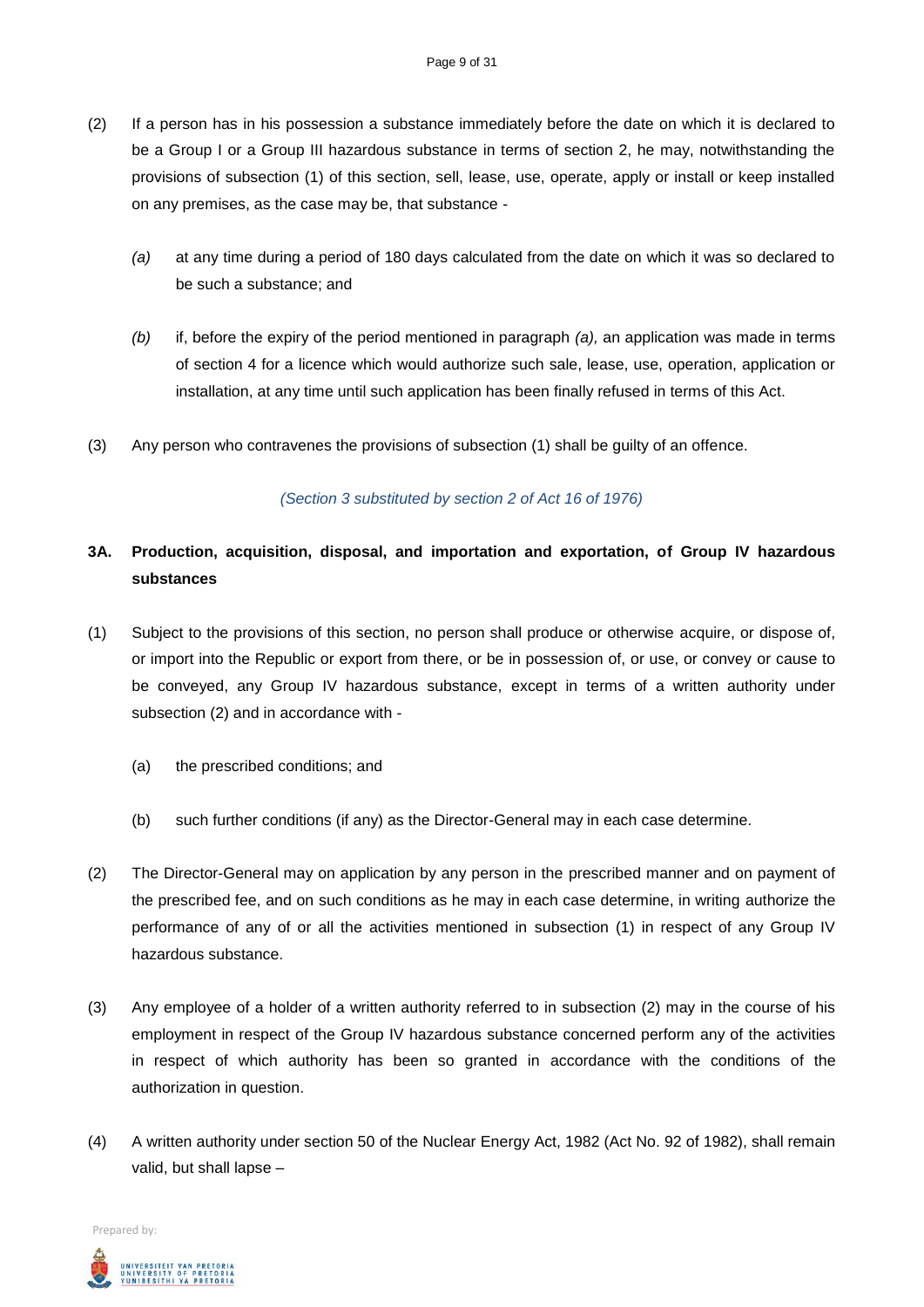- (a) if application for a written authority under section 4 of the Hazardous Substances Amendment Act, 1992, is not made within 60 days after the date of commencement of the said section; or
- (b) if an application mentioned in paragraph (a) is made within the said period of 60 days, when such application is granted or refused.
- (5) The Minister may from time to time by notice in the *Gazette -*
	- (a) determine that any provision of subsection (1) shall not apply in respect of any Group IV hazardous substance mentioned in the notice; or
	- (b*)* exempt any person or category of persons from any provision of subsection (1),

and may in like manner at any time amend or withdraw such notice.

- (6) Any person who contravenes or fails to comply with any provision of subsection (1) or any condition imposed thereunder shall be guilty of an offence.
- (7) The provisions of sections 4, 5 and 7 shall, in so far as they can be applied, apply to a written authority under subsection (2).

*(Section 3A inserted by section 4 of Act 53 of 1992)*

# **4. Licensing**

- (1) Subject to the provisions of this section, the Director-General may on application in the prescribed manner and on payment of the prescribed fee (if any) and subject to the prescribed conditions and such further conditions as the Director-General may in each case determine, issue to any person a licence -
	- (a) to carry on business as a supplier of Group I hazardous substances;
	- (b) to sell, let, use, operate or apply any Group III hazardous substance;
	- (c) to install a Group III hazardous substance on any premises mentioned in such licence.
- (2) The Director-General may require an applicant contemplated in subsection (1) to furnish him with such information, in addition to any information furnished by the applicant in terms of the said subsection, as the Director-General may deem necessary.
- (3) In considering an application under subsection (1) the Director-General may conduct any investigation in respect of the applicant concerned.

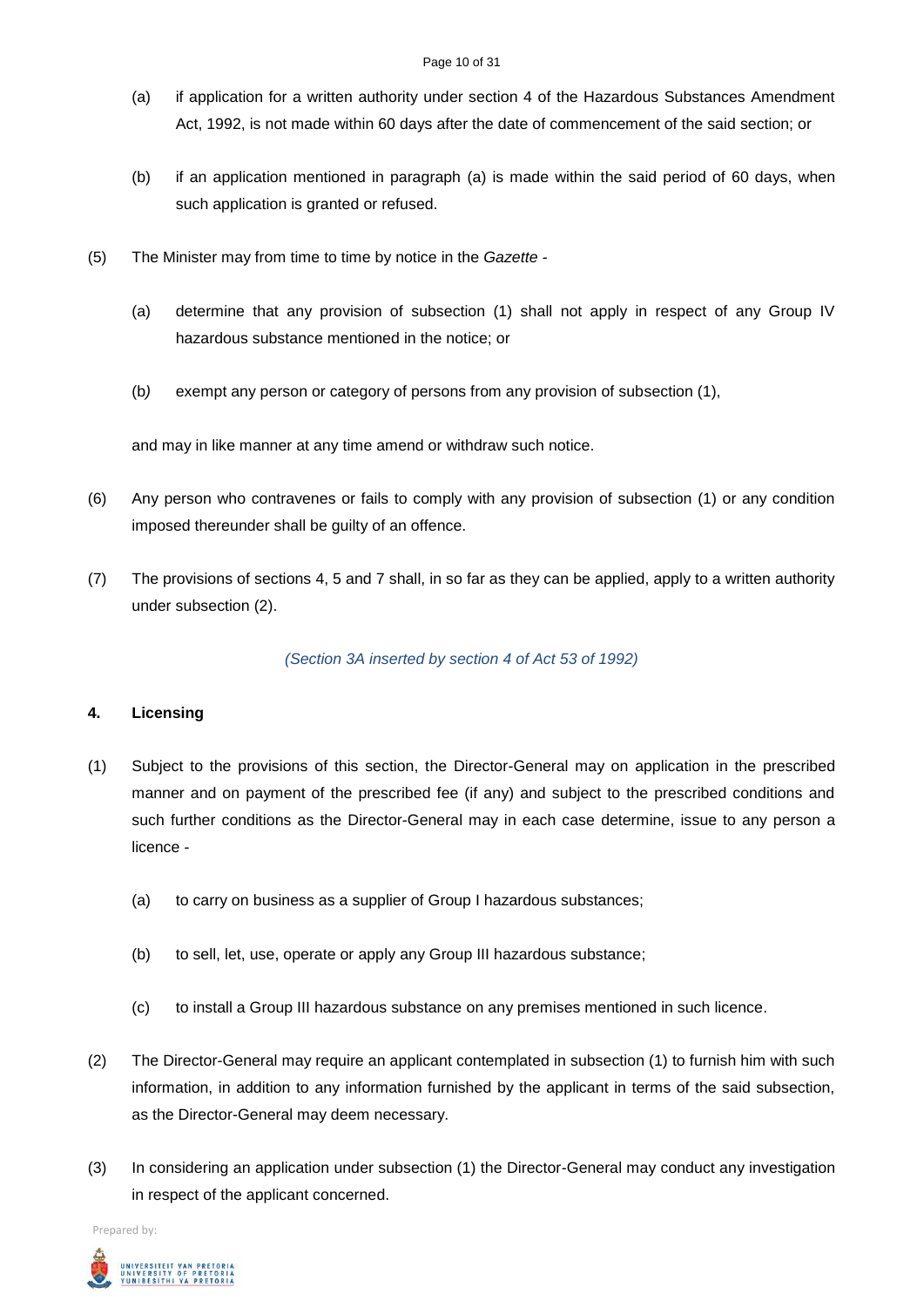- (4) The Director-General may not grant an application under subsection (1) unless he is satisfied that-
	- (a) if the applicant is a natural person, he, or, if the applicant is a company, a director of the company, or, if the applicant is a close corporation, a member of the corporation, is a suitable person to carry on, or be involved in, the activities authorized by the licence;
	- (b) an interest which any person has in the applicant concerned, is reconcilable with the provisions of this Act;
	- (c) the applicant will be able to exercise sufficient control over the activities authorized by the licence;
	- (d) the licence concerned has not been issued to a sufficient number of persons; and
	- (e) the issue of the licence will be in the public interest.
- (5) When the Director-General grants or refuses an application for a licence, he shall give written notice of that fact to the applicant concerned.
- (6) If the Director-General refuses an application for a licence, he shall in writing *-*
	- (a) furnish the applicant concerned with the reasons for such refusal; and
	- (b) notify such applicant that he may in accordance with the provisions of section 6 appeal to the Minister against such refusal.
- (7) The Director-General may by written notice to the person concerned at any time *-*
	- (a) cancel or vary any condition to which a licence is subject; or
	- (b) impose any condition or any further condition in respect of a licence.

*(Section 4 substituted by section 3 of Act 16 of 1976) (Section 4 amended by section 3 of Act 31 of 1981) (Section 4 substituted by section 5 of Act 53 of 1992)*

# **5. Period of validity and renewal of licences**

A licence under section 4 shall be valid for an indefinite or the prescribed period, but may on application in the prescribed manner and before the prescribed time or such later time as the Director-General may allow and on payment of the prescribed fee (if any) be renewed.

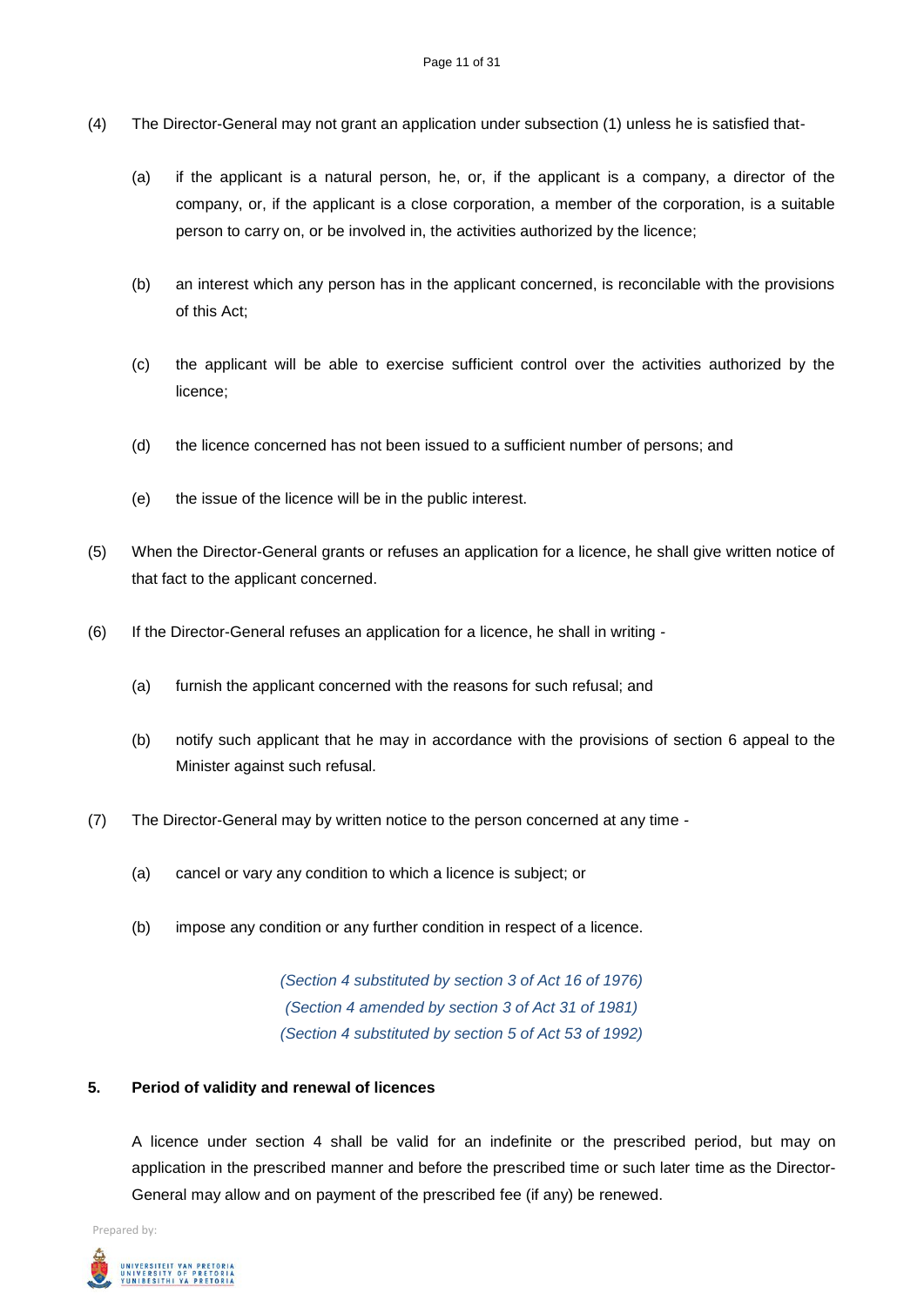*(Section 5 substituted by section 4 of Act 16 of 1976) (Section 5 substituted by section 6 of Act 53 of 1992)*

# **6. Appeals to Minister against decisions of, and conditions imposed by, Director-General**

- (1) Any person aggrieved by a decision of the Director-General under this Act or any condition imposed thereunder, may in the prescribed manner and within the prescribed period appeal to the Minister, who may in his discretion confirm, set aside, amend or replace such refusal or condition.
- (2) The operation of a decision of the Director-General, or a condition imposed by him, in terms of this Act shall not be suspended pending the outcome of an appeal under subsection (1).

### *(Section 6 substituted by section 7 of Act 53 of 1992)*

### **7. Suspension and cancellation of licences**

- (1) If the holder of a licence under section 4
	- *(a)* has in or in connection with an application for a licence or renewal of a licence furnished the Director-General with any information which to the knowledge of such holder is untrue or misleading in any material respect;
	- *(b)* has contravened or failed to comply with a condition subject to which the licence was issued;
	- *(c)* has contravened or failed to comply with a provision of this Act;
	- *(d)* has at any time been convicted of any offence which is of such a nature that in the opinion of the Director-General it renders him unsuitable or if such person is for any other reason in the opinion of the Director-General not a suitable person to carry on the activities authorized by the licence, or to be involved in such activities; or
	- *(e)* has ceased to carry on the activities authorized by the licence,

the Director-General may by way of a notice in writing call upon him to show cause within the period specified in the notice, which period shall not be less than 20 days as from the date of the notice, why the licence in question should not be suspended or cancelled.

- (2) The Director-General may, after considering the reasons furnished to him in terms of subsection (1), in his discretion *-*
	- (a) suspend the licence in question for such period as he may determine; or

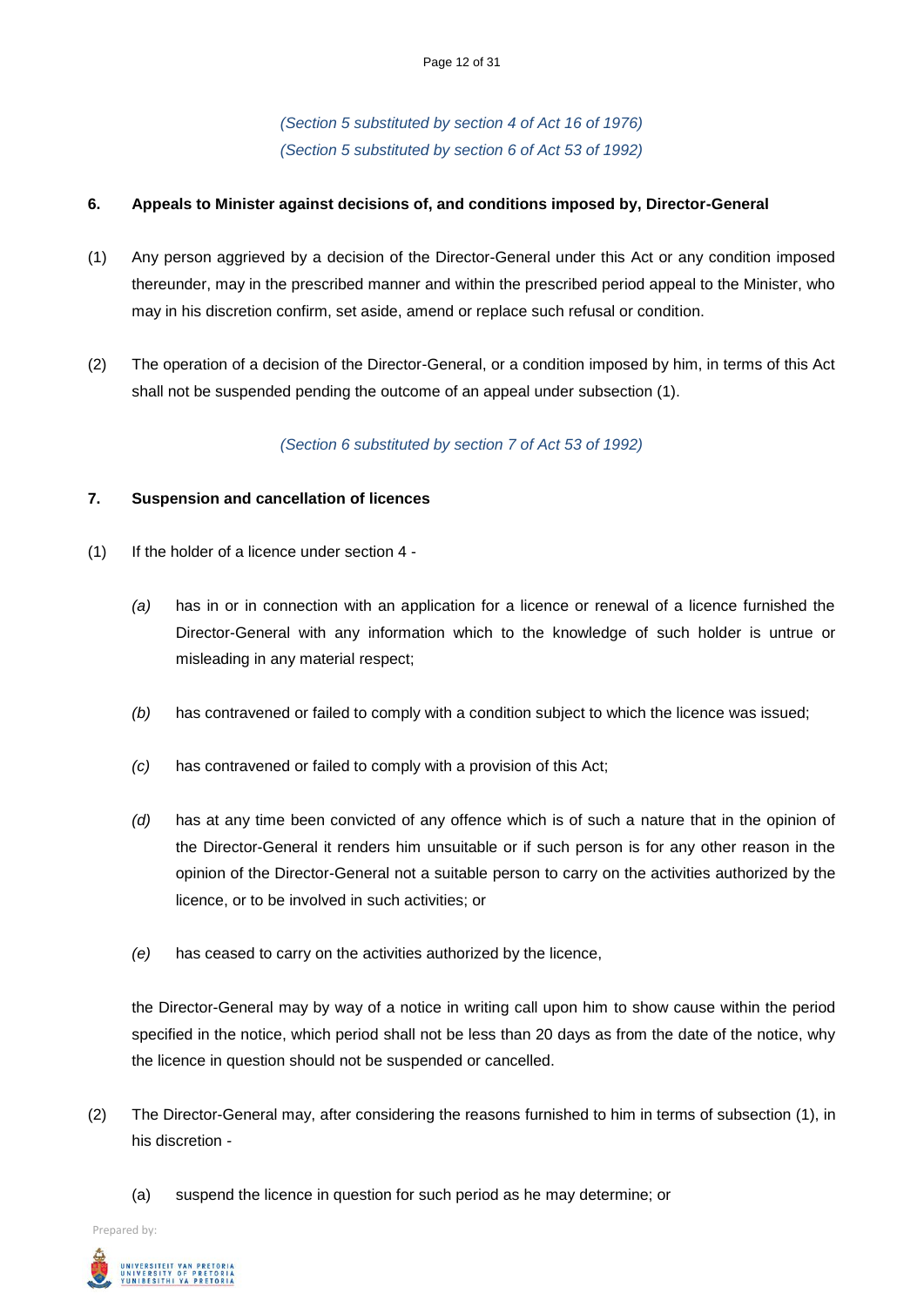- (b) withdraw such licence.
- (3) While a licence is suspended under subsection (2) *(a)*, the licence concerned shall be deemed never to have been issued.
- (4) The Director-General shall withdraw the licence of a licensee if requested to do so by the licensee.
- (5) The holder of a licence under section *4(1)(a)* may, if such licence is withdrawn under subsection *(2)(b)*  of this section, continue on such conditions as the Director-General may determine to carry on business as a supplier of Group I hazardous substances, for a period of 30 days or such longer period as the Director-General may determine.
- (6) No person shall be entitled to repayment of any prescribed fees in respect of any application for the granting or renewal of a licence if such application has been refused or if the licence has been suspended or withdrawn.

*(Section 7 substituted by section 5 of Act 16 of 1976) (Section 7 substituted by section 8 of Act 53 of 1992)*

# **8. Inspectors**

- (1) The Director-General may appoint any person he may deem fit as an inspector for-
	- *(a)* Group I and Group II hazardous substances; or
	- *(b)* Group III and Group IV hazardous substances,

and any such inspector shall, in respect of any substance in respect of which he has been so appointed, and subject to the control of the Director-General, be vested with the powers, duties and functions conferred or imposed on an inspector by this Act.

- (2) Each person appointed under subsection (1) shall be provided with a letter of authority signed by or on behalf of the Director-General and certifying that such person has been appointed as an inspector in terms of this Act and indicating for which groups of hazardous substances he has been so appointed.
- (3) The powers, duties and functions of an inspector for Group I and Group II hazardous substances may also be exercised or performed-
	- (a) by an officer of the Office of the Commissioner for Customs and Excise authorized thereto in writing by the Commissioner for Customs and Excise;

*(Section 8(3)(a) amended by section 4 of Act 31 of 1981)*

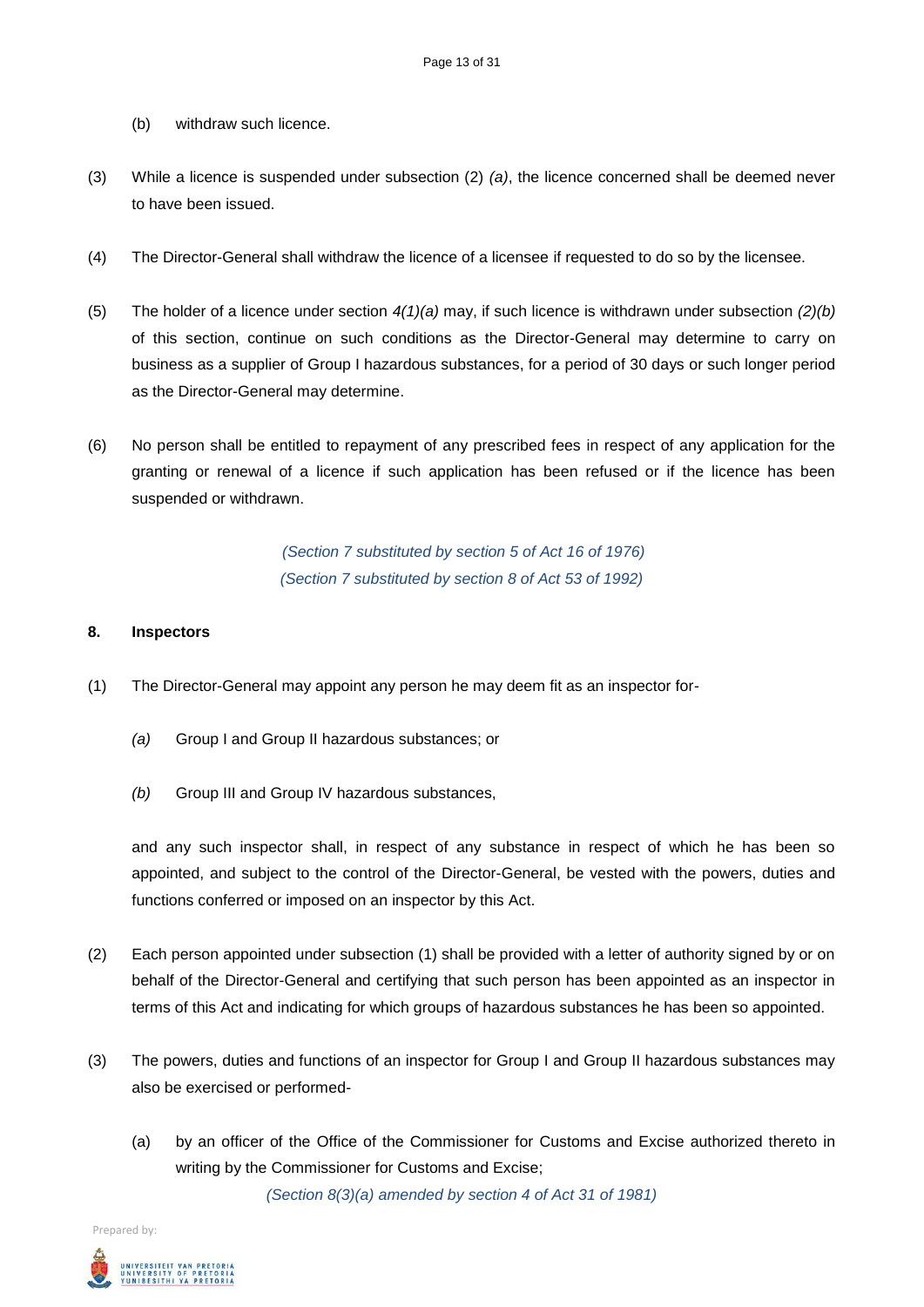- (b) for the purposes of the enforcement of any provision of this Act, by a local authority under the provisions of section 24, by any person employed by such local authority and authorized thereto in writing by such local authority;
- (c) by any member of the South African Police of or above the rank of sergeant; or
- (d) by any member of the South African Police below the rank of sergeant authorized thereto in writing by a member referred to in paragraph (c).

# **9. Powers of inspectors**

- (1) An inspector may at all reasonable times enter any premises on or in which any substance suspected to be a grouped hazardous substance is or is suspected to be manufactured, packed, marked, labelled, kept, stored, conveyed, sold, used, operated, applied, administered or dumped or on or in which any other operation or activity with or in connection with any such substance is or is suspected to be carried out, and may, subject to the provisions of this Act-
	- (a) inspect or search such premises, or examine, or extract, take and remove samples of, any substance (other than a Group III or a Group IV hazardous substance) found in or upon such premises, or any appliance or other object so found which is or is suspected to be used, or to be destined or intended for use, for, in or in connection with the manufacture, packing, marking, labelling, storage, conveyance, use, application or administration of a grouped hazardous substance, or for, in or in connection with any other operation or activity with or in connection with any grouped hazardous substance, or open any package suspected to contain a grouped hazardous substance;
	- (b) inspect any Group III or Group IV hazardous substance;
	- (c*)* demand any information regarding any such substance, appliance or object from any person in whose possession or charge it is or from the owner or person in charge of such premises;
	- (d) weigh, count, measure, mark or seal any such substance, appliance or object or its package, or lock, secure, seal or close any door or opening giving access to it;
	- (e) examine or make copies of, or take extracts from, any book, statement or other document found in or upon such premises and which refers or is suspected to refer to such substance, appliance or object;
	- (f) demand from the owner or any person in charge of such premises or from any person in whose possession or charge such book, statement or other document is, an explanation of any entry therein;

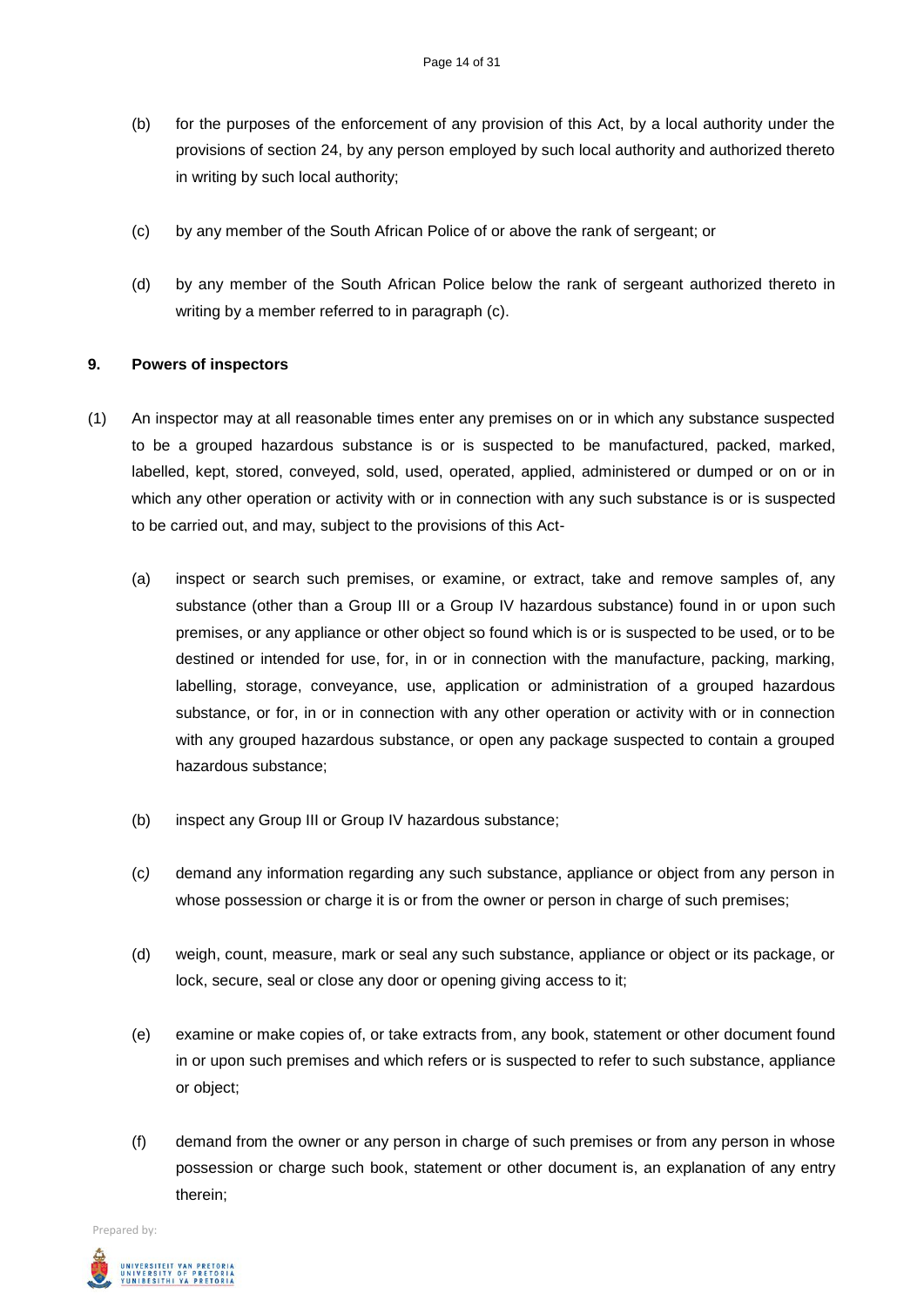- (g) inspect any operation or process carried out in or upon such premises in connection with any activity referred to in paragraph (a);
- (h) demand any information regarding such operation or process from the owner or person in charge of such premises or from any person carrying out or in charge of the carrying out of such operation or process;
- (i) seize any substance, appliance, book, statement or document or other object which appears to provide proof of a contravention of any provision of this Act.
- (2) If an inspector referred to in section 8 (1) or (3) (a), (b) or (d) intends to exercise or perform any power, duty or function under this Act in the presence of any persons affected thereby, he shall first exhibit the written authority issued to him in terms of section 8 (2) or (3) to any of those persons.
- (3) The procedure to be followed by an inspector in obtaining, transmitting for analysis or examination or otherwise dealing with any sample, shall be as prescribed.

# **9A. Embargo**

- (1) An inspector may at any time place an embargo for an indefinite or prescribed period on any grouped hazardous substance, appliance, vehicle or other object which is concerned in or is on reasonable grounds believed by him to be concerned in a contravention or suspected contravention of any provision of this Act, irrespective of where or in whose possession he finds such substance, appliance, vehicle or object.
- (2) For the purposes of this Act "embargo", in relation to any grouped hazardous substance, appliance, vehicle or other object, means a prohibition on the export, sale, dumping, lease, use, operation, application, or installation on any premises, thereof.
- (3) If an inspector deems it expedient, he may at any time
	- (a) remove any grouped hazardous substance, appliance, vehicle or other object under an embargo in terms of subsection (1) to any place he may determine;
	- (b) lift such embargo.
- (4) Except with the permission of an inspector, no person shall remove, aid and abet to remove, or cause or permit to be removed, any substance, appliance, vehicle or other object under an embargo out of the possession or control of an inspector, or in any other way deal therewith.
- (5) Any person who contravenes any provision of subsection (4), shall be guilty of an offence.

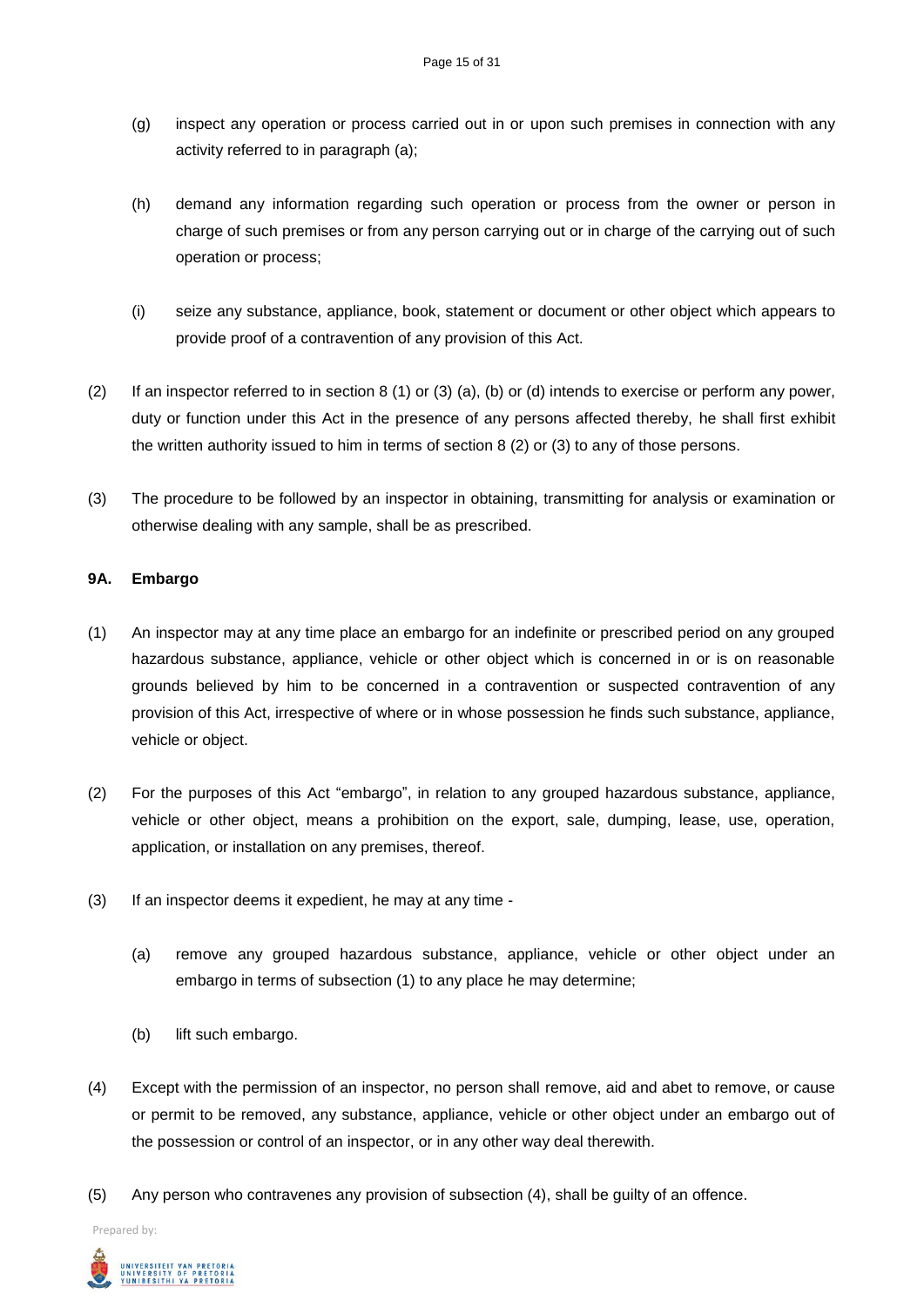### *(Section 9A inserted by section 9 of Act 53 of 1992)*

### **9B. Seizure**

- (1) An inspector or police official as defined in section 1(1) of the Criminal Procedure Act, 1977 (Act No. 51 of 1977), may, at any time and in such manner as he may deem fit and without prior notice to any person, seize any grouped hazardous substance, appliance, vehicle or other object *-*
	- (a) which is concerned in or is on reasonable grounds believed by him to be concerned in the commission or suspected commission of an offence in terms of this Act;
	- (b) which in his opinion may afford evidence of the commission or suspected commission of such offence; or
	- (c) which is intended to be used or is on reasonable grounds believed by him to be intended to be used in the commission of such offence.
- (2) Any grouped hazardous substance, appliance, vehicle or other object seized in terms of subsection (1), shall be disposed of in accordance with the applicable provisions of the Criminal Procedure Act, 1977, regarding seizure of objects by the State.
- (3) Any substance, appliance, vehicle or other object seized in terms of subsection (1) by an inspector or police official may be *-*
	- (a) kept in custody at the place where it has been found; or
	- (b) removed to any place where in his opinion it can be kept in safe custody,

and he may in respect thereof conduct such investigation or perform such functions as he may deem necessary.

- (4) If *-*
	- (a) an inspector is satisfied that the custody of an object is no longer required for the purposes of this Act;
	- (b) no criminal proceedings are instituted in connection with such object; or
	- (c) it appears that such object is not required at a trial for the purposes of an order of court,

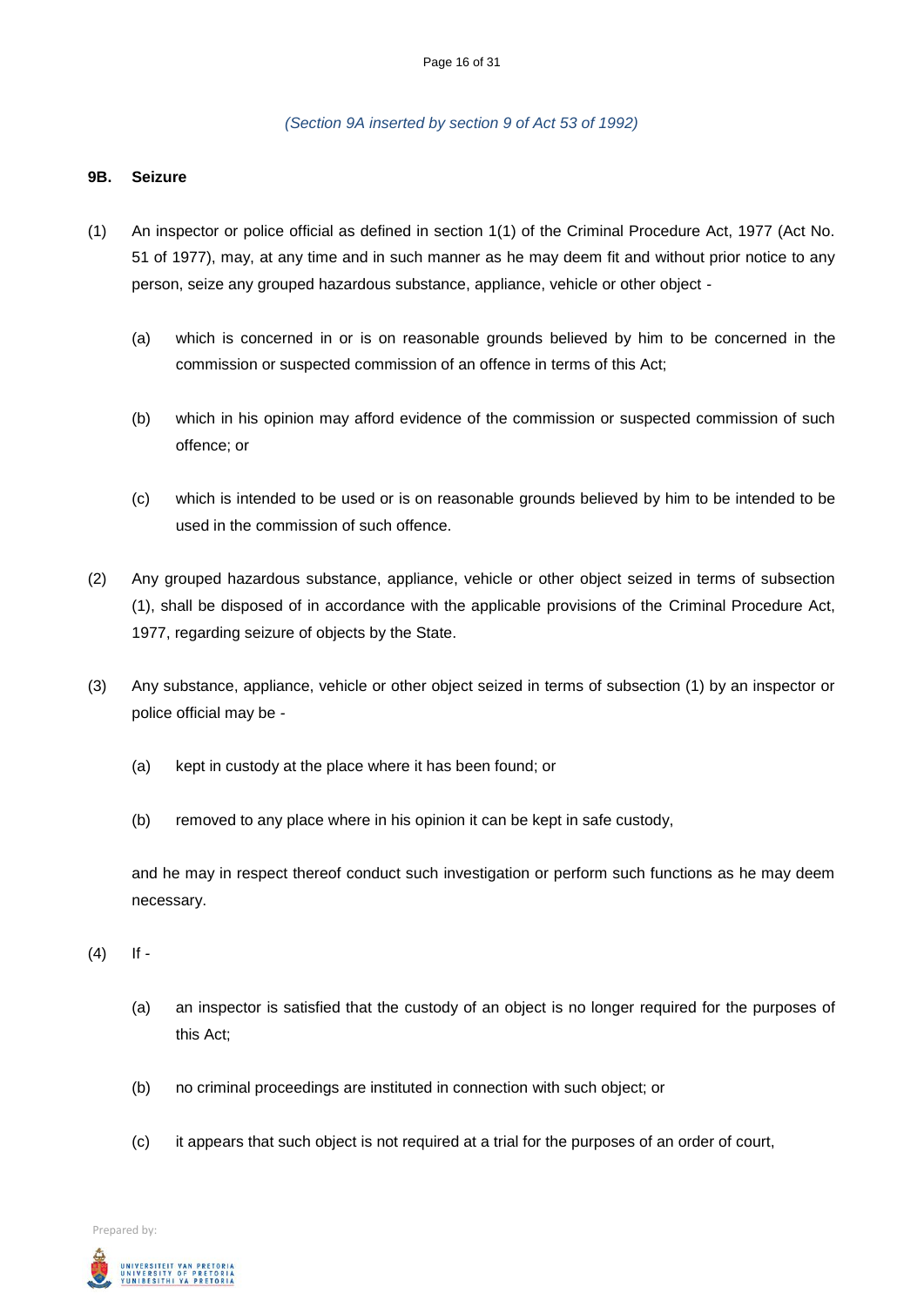#### Page 17 of 31

the object concerned shall be returned to the person from whom it was seized, if such person may lawfully possess such object, or, if such person may not lawfully possess such object, to the person who may lawfully possess it.

- (5) The Director-General may recover from the owner of an object seized under subsection (1) the reasonable expenses incurred by an inspector in connection with any action in terms of this section in respect of such object: Provided that such expenses shall not be recovered from such owner if no criminal proceedings have been instituted in respect of the object concerned.
- (6) Any person who *-*
	- (a) damages or destroys any grouped hazardous substance, appliance, vehicle or other object referred to in subsection (1) with a view to obstructing the seizure or custody thereof; or
	- (b) without the written permission of an inspector or police official referred to in subsection (1), removes it from the custody or control of such inspector or police official,

shall be guilty of an offence.

# *(Section 9B inserted by section 9 of Act 53 of 1992)*

# **10. Analysts**

- (1) The Director-General may in writing appoint any person he may deem fit, as an analyst in respect of Group I and Group II hazardous substances to analyse or examine samples of any substance for the purposes of this Act.
- (2) An analyst shall, for the purpose of analysing or examining any such sample or reporting the result, employ or use such methods or forms or complete such certificates or reports as may be prescribed, and shall be vested with such other powers, duties or functions as may be prescribed.

# **11. Further analysis or examination of samples**

- (1) If evidence of an analysis or examination of a sample by an analyst is adduced in a prosecution under this Act, the court may, of its own motion or at the request of the prosecutor or, subject to the provisions of subsection (3), at the request of the accused, order a further analysis or examination of the remaining portion of the sample used for the first analysis or examination, or, if there is no such remaining portion and the inspector who obtained the sample has retained any part of it in accordance with the regulations, of the part so retained by him.
- (2) Such further analysis or examination shall be carried out by an analyst designated by the court or, if an analyst is not readily available, by any competent person so designated.

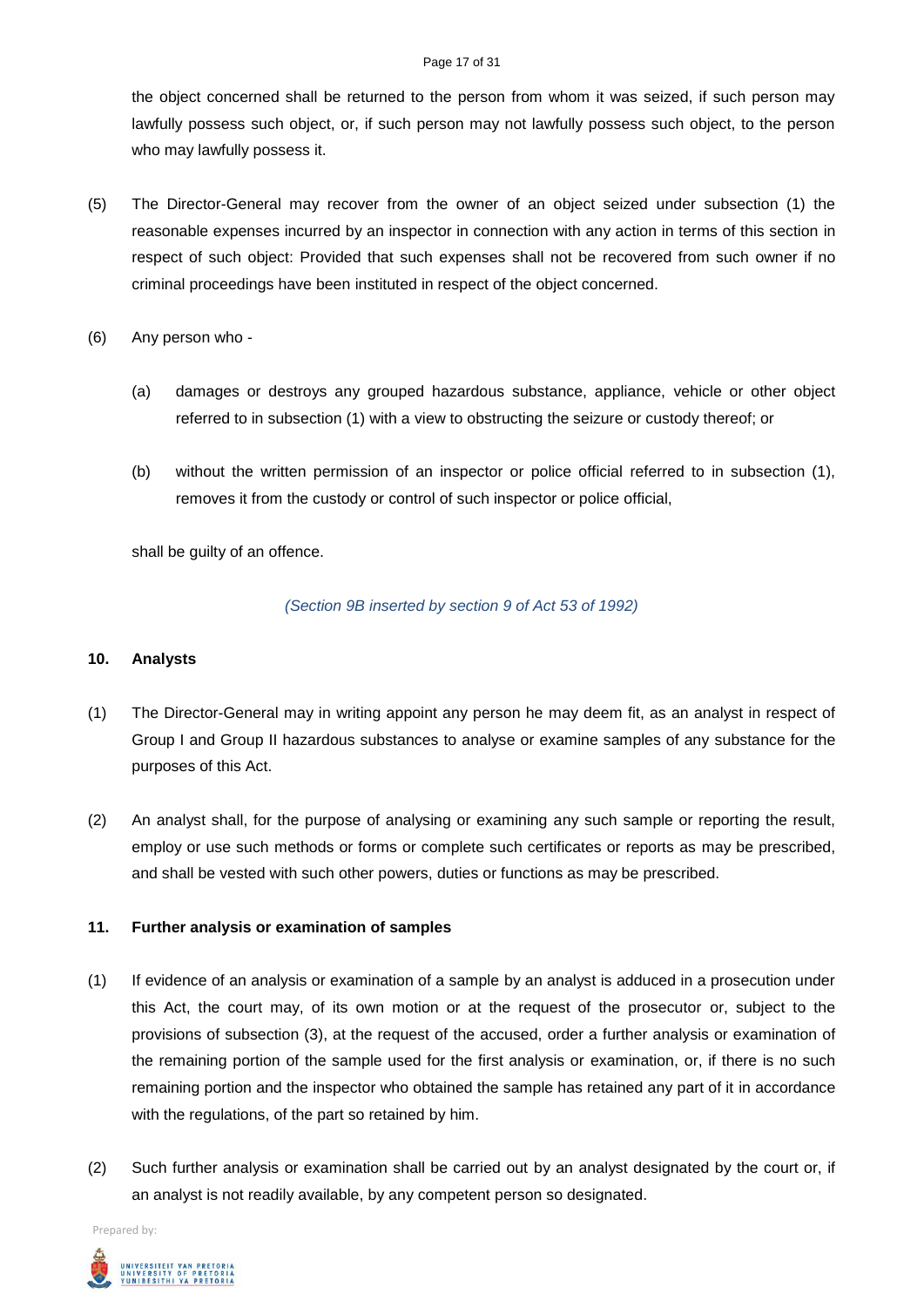- (a) A request by the accused for such a further analysis or examination shall be granted only on condition that he deposits the prescribed fee.
- (b) Such fee shall be returned to the accused if he is acquitted on the charge to which the evidence relates, but if he is convicted the court may declare such fee or such part of it as the court may consider sufficient to defray the cost of the further analysis or examination, to be forfeited to the State.

# **12. Examination, control and disposal of imported substances**

- (1) If any substance is in terms of paragraph (a) of section 107(2) of the Customs and Excise Act, 1964 (Act No. 91 of 1964), under the control of the Commissioner for Customs and Excise because he has not yet satisfied himself that the provisions of this Act relating to the importation of grouped hazardous substances have been complied with in respect thereof, the said Commissioner may, notwithstanding the provisions of that paragraph but subject to the provisions of subsection (2) of this section, with the concurrence of the Director-General allow such substance and similar substances in the same consignment to pass from his control on condition that they are removed to a place approved by the Director-General and are there detained, at the expense and risk and under the control of the importer, for examination or analysis thereof or of a sample thereof under the provisions of this Act or until the result of any such examination already commenced or carried out is known and, under the circumstances contemplated in subsection (3), until the Director-General has made an order in respect thereof.
- (2) The Commissioner for Customs and Excise shall not under subsection (1) allow any substances to pass from his control unless the importer has furnished the Director-General with a guarantee, to the satisfaction of the Director-General, that he will pay to the Director-General for the benefit of the State Revenue Fund an amount determined by agreement between himself and the Director-General and specified in the guarantee, if in the opinion of the Director-General he fails to comply with any condition referred to in that subsection in relation to such substances.
- (3) If as a result of the examination or analysis of any substance which in terms of the Customs and Excise Act, 1964, is under the control of the Commissioner for Customs and Excise or in terms of subsection (1) of this section is detained under the control of an importer, or of a sample thereof, it appears that it may in terms of this Act not be imported, the Director-General may by order in writing at his discretion direct that such substances and all similar substances in the same consignment-
	- (a) shall be confiscated and destroyed; or
	- (b) shall be returned to the port of shipment or place of origin; or

Prepared by:



(3)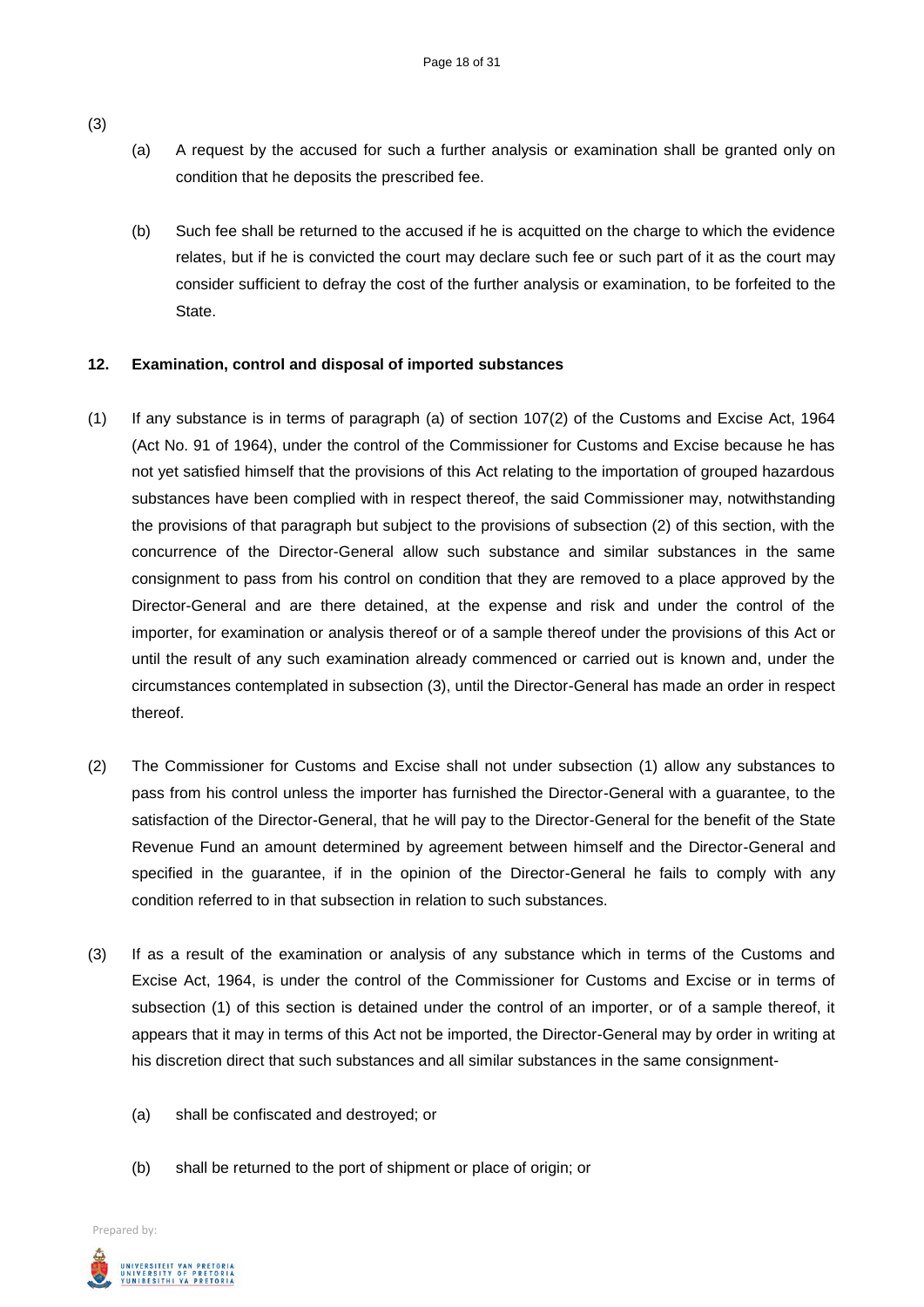- (c) may be imported on compliance by the importer with such conditions as may be specified by the Director-General in such order, including any condition requiring the substitution of a label approved by the Director-General for any existing label; or
- (d) shall be dealt with or disposed of in such other manner as may be specified by the Director-General in such order.

*(Section 12 substituted by section 5 of Act 31 of 1981)*

# **13. Liability in regard to substance sold in a sealed package**

- (1) Any person who, according to the label of any Group I or any Group II hazardous substance, which is sold in a sealed package, imported, manufactured or packed the substance in question, shall be presumed to have imported, manufactured or packed, as the case may be, such substance unless he proves that he did not import, manufacture or pack, as the case may be, such substance.
- (2) The provisions of subsection (1) shall not relieve any person from liability incurred by him in terms of this Act in respect of the sale of any substance referred to in that subsection.

# **14. Special defences**

No person shall be convicted on a charge of selling or importing a Group I or Group II hazardous substance in contravention of any provision of this Act, if he proves-

- (a) that he or his employer or principal acquired or imported the grouped hazardous substance in question under a written warranty complying with the provisions of section 15 and furnished to him or to his employer or principal; and
- (b) in the case of a sale of the grouped hazardous substance in question, that he sold it in the condition in which he acquired or imported it, or, if it was acquired or imported by his employer or principal, that he at no relevant time had reason to suspect that it was in any other condition than that in which it was so acquired or imported.

# **15. Warranties**

- (1) A warranty referred to in section 14 *(a)* shall-
	- (a) not be valid unless furnished by a person resident in the Republic, and, if it is furnished on behalf of a third person, unless such third person is resident or, in the case of a company, has a registered office in the Republic;

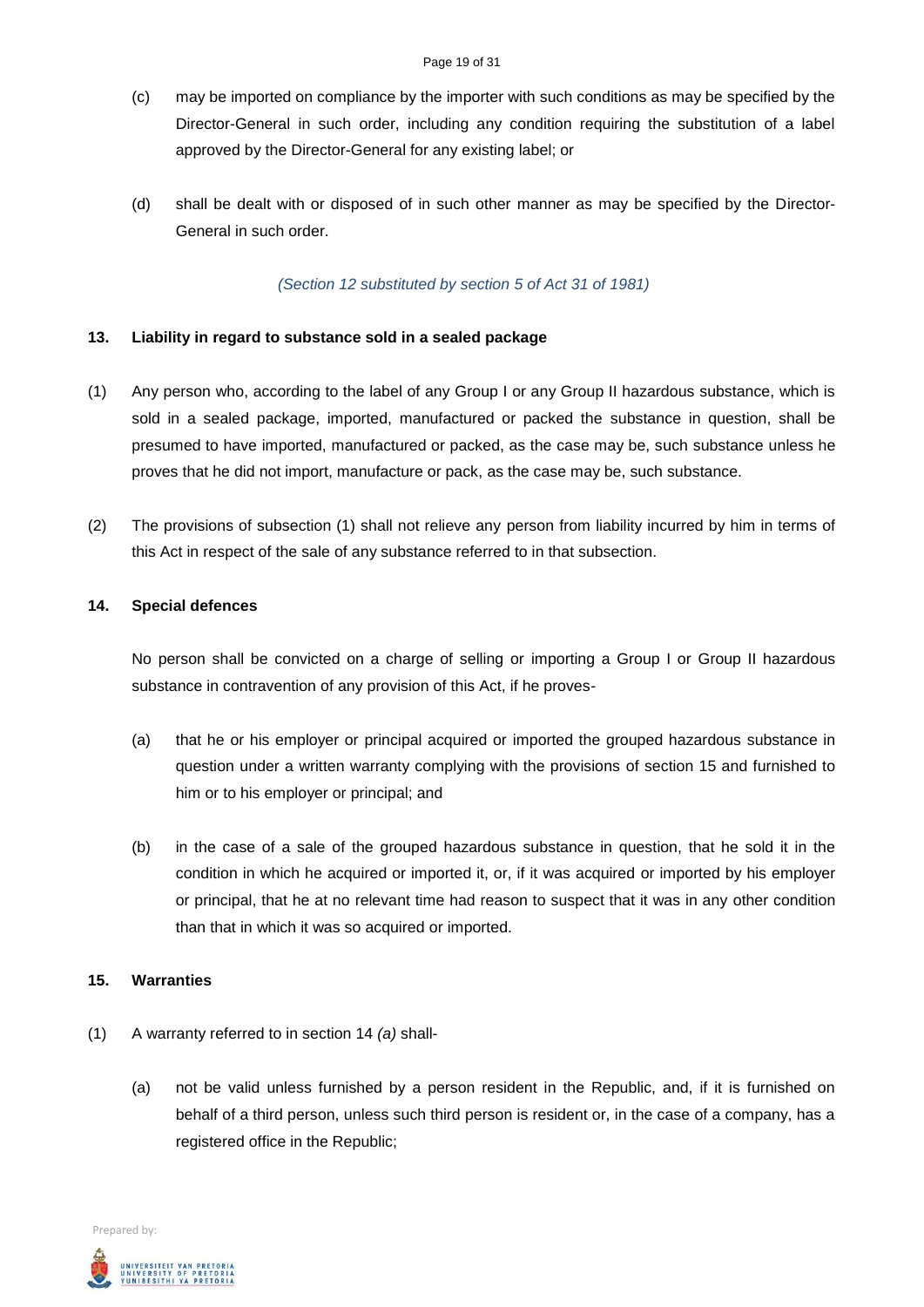- (b) reflect the name and address of the person by whom it is furnished and, if it is furnished on behalf of a third person, the name and address (including, in the case of a company, the registered office) of such third person;
- (c) guarantee that any substance to which it applies, is not a grouped hazardous substance in respect of which any prohibition in terms of the regulations applies; and
- (d) contain particulars by which any substance to which it applies can be identified and particulars of the number of packages of such substance.
- (2) Any person who furnishes a warranty for the purposes of this Act which is false or misleading in any respect, shall be guilty of an offence.
- (3) Any court within whose area of jurisdiction the place is situated where a warranty has been furnished (including any address reflected on such warranty for the purposes of subsection (1)(b) or where a substance to which such warranty applies is sold or where a sample of such substance is obtained in terms of this Act, shall have jurisdiction in respect of any offence committed in respect of such warranty under subsection (2).

# **16. Liability of employer or principal**

- (1) An act or omission of an employee, mandatary or agent which constitutes an offence under this Act shall be deemed to be the act or omission of his employer, mandator or principal, and the said employer, mandator or principal may be convicted and sentenced in respect of it unless he proves- *(Words preceding section 16(1)(a) substituted by section 10(a) of Act 53 of 1992)*
	- (a) that he did not permit or connive at such act or omission; and
	- (b) that he took all reasonable measures to prevent an act or omission of the nature in question; and
	- (c) that an act or omission, whether legal or illegal, of the nature in question did not under any conditions or in any circumstances fall within the course of the employment or the performance of the mandate or the scope of the authority of the employee, mandatary or agent concerned. *(Section 16(1)(c) substituted by section 10(b) of Act 53 of 1992)*
- (2) For the purposes of subsection (1) *(b)* the fact that an employer or principal forbade an act or omission of the nature in question shall not by itself be regarded as sufficient proof that he took all reasonable measures to prevent such an act or omission.
- (3) The provisions of subsection (1) shall not relieve the employee, manager or agent concerned from liability to be convicted and sentenced in respect of the act or omission in question.

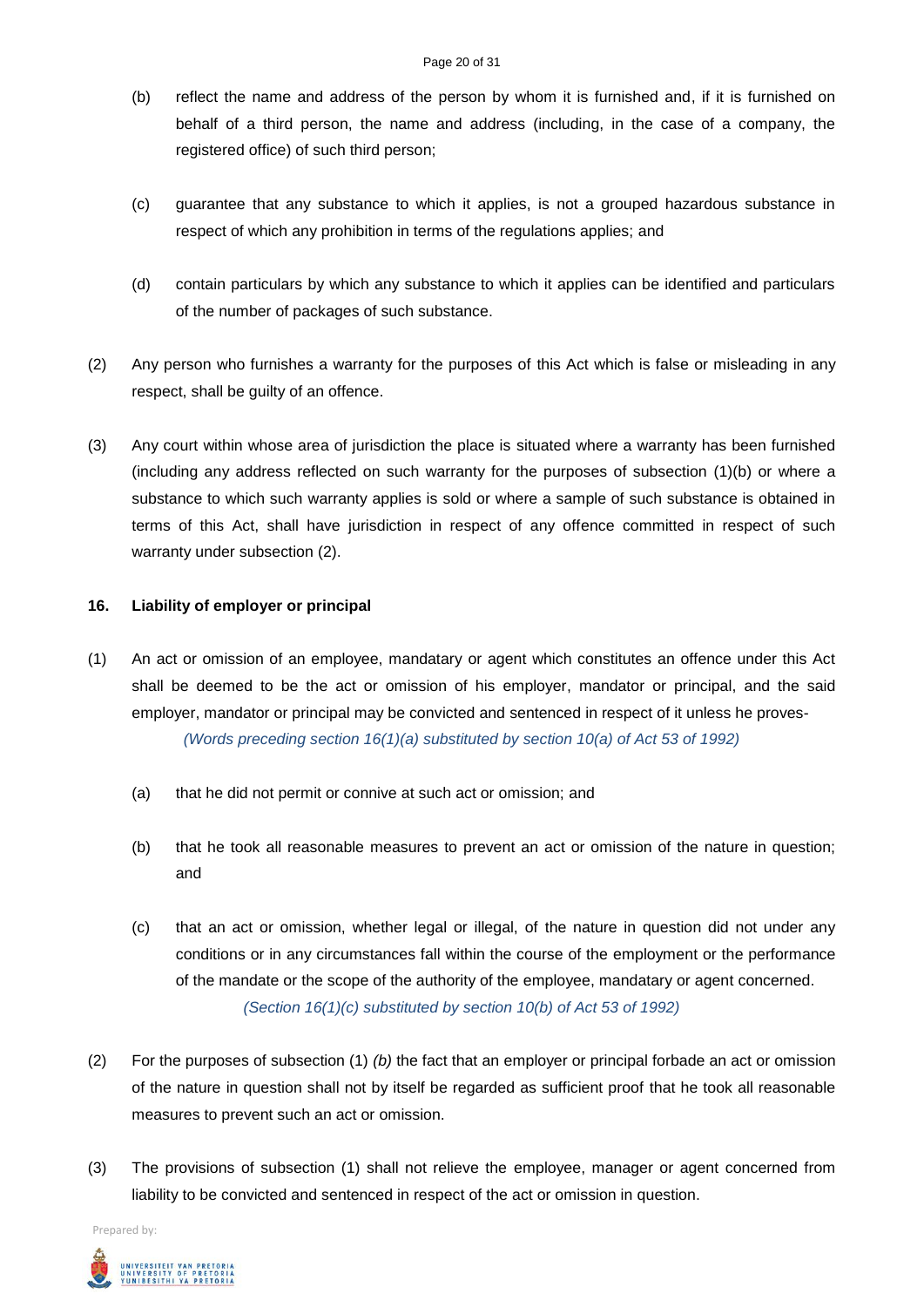(4) Whenever an employee, mandatary or agent does anything or fails to do anything which would have been an offence in terms of this Act if the employer, mandator or principal, concerned had done it or had failed to do it, such employee, mandatary or agent shall be guilty of such offence.

*(Section 16(4) added by section 10(c) of Act 53 of 1992)*

## **17. Preservation of secrecy**

- (1) No person shall, except for the purposes of carrying out his functions or the performance of his duties under this Act or for the purpose of legal proceedings under this Act or when required to do so by any court or under any law-
	- (a) without the authority in writing of the Director-General, disclose to any other person the contents of any certificate or report on the analysis or examination of a sample in terms of this Act; or
	- (b) disclose to any other person any information acquired by him in the carrying out of his functions or the performance of his duties under this Act and relating to the business or affairs of any other person.
- (2) Any person who contravenes the provisions of subsection (1) shall be guilty of an offence.

## **18. Offences**

Any person who-

- (a) obstructs or hinders an inspector in the performance of his functions or duties or the exercise of his powers under this Act;
- (b) when an inspector demands of him an explanation or particulars or information relating to a matter within his knowledge, refuses or fails to give such explanation, particulars or information or gives an explanation or particulars or information which is false or misleading knowing it to be false or misleading;
- (c) otherwise than in the exercise or performance of a power, duty or function under this Act, removes, obliterates, alters, damages, breaks or opens a mark, seal or fastening placed by an inspector on any substance or its package or on or over any door or opening giving access to it;
- (d) falsely represents himself to be an inspector;
- (e) retakes any sample or other substance obtained or seized under this Act, or hinders or obstructs the obtaining or seizure of any such sample or other substance;

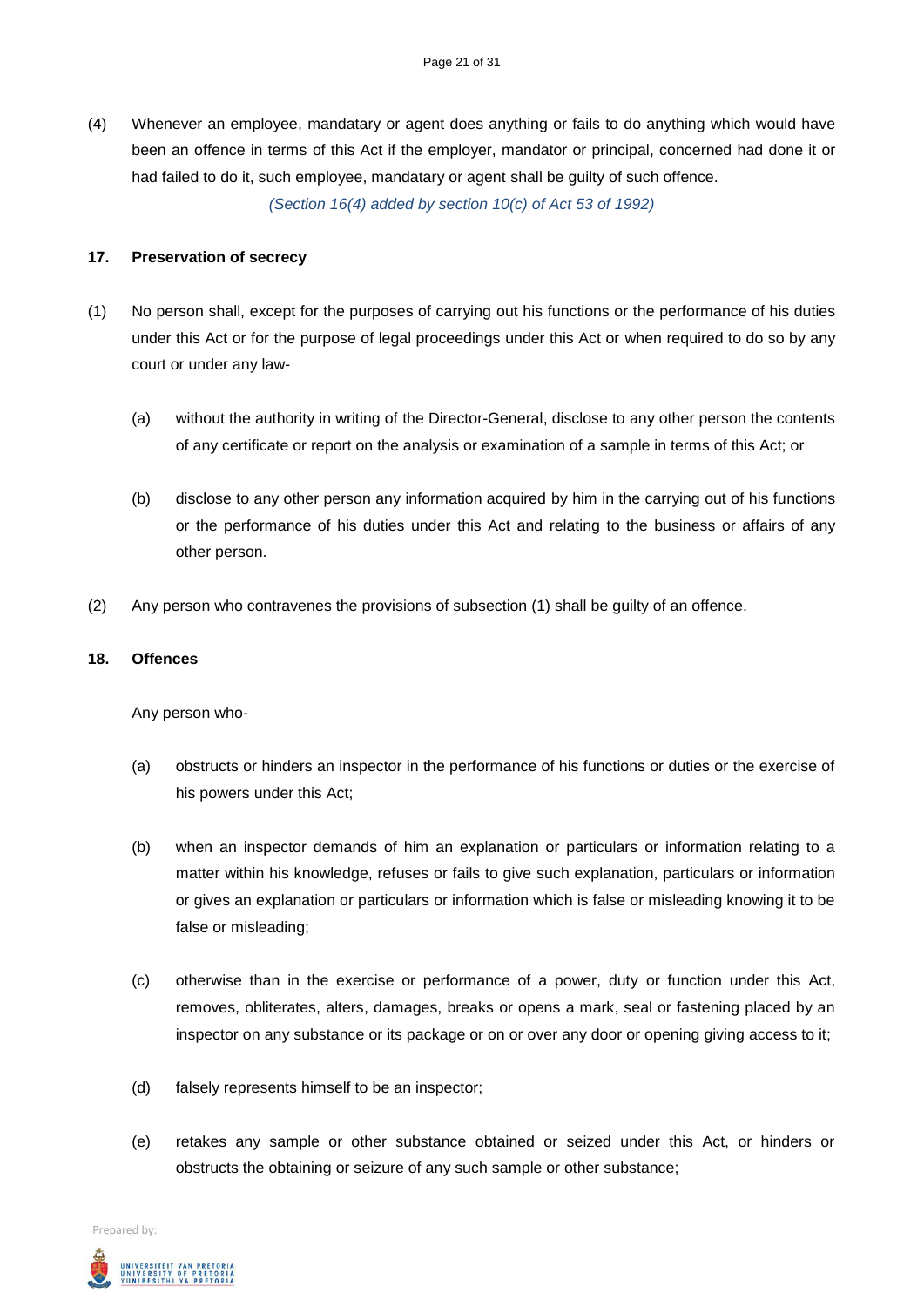- (f) falsely in connection with any grouped hazardous substance makes use of, or applies to any such substance, any warranty, certificate, report, invoice or other document; or
- (g) for purposes of business or trade makes use of any report or certificate furnished in terms of this Act by an inspector or an analyst,

shall be guilty of an offence.

# **19. Penalties**

- (1) Any person convicted of an offence under this Act, shall, subject to the provisions of subsection (2), be liable-
	- (a) in the case of an offence referred to in section 3A or  $18<sub>(g)</sub>$ , to a fine or to imprisonment for a period not exceeding 10 years or to both a fine and such imprisonment;
	- (b) in the case of an offence referred to in section 3(1)(b) or (c), to a fine or to imprisonment for a period not exceeding six years or to both a fine and such imprisonment;
	- (c) in the case of an offence referred to in sections  $3(1)(a)$ ,  $15(2)$ ,  $17(2)$ ,  $9A$ ,  $9B$  or  $18(c)$ ,  $(d)$ ,  $(e)$  or (f), to a fine or to imprisonment for a period not exceeding two years or to both a fine and such imprisonment;
	- (d) in the case of an offence referred to in section 18(a) or (b), to a fine or to imprisonment for a period not exceeding 12 months or to both a fine and such imprisonment; and
	- (e) in the case of an offence referred to in section 29(8), to a fine or to imprisonment for a period not exceeding six months or to both a fine and such imprisonment, and to a further fine not exceeding R10 or to further imprisonment not exceeding one day for every day on which he so contravened the provision concerned or failed to comply therewith: Provided that the period of such further imprisonment shall not exceed 90 days.

*(Section 19(1) substituted by section 11 of Act 53 of 1992)*

(2) Where a penalty is prescribed by regulation for a contravention of or failure to comply with any regulation, a person convicted of any such contravention or failure shall be liable only to the penalty so prescribed.

# **20. Jurisdiction**

A magistrate's court shall have jurisdiction to impose any penalty provided for by this Act.

# **21. Forfeiture and disposal of goods**

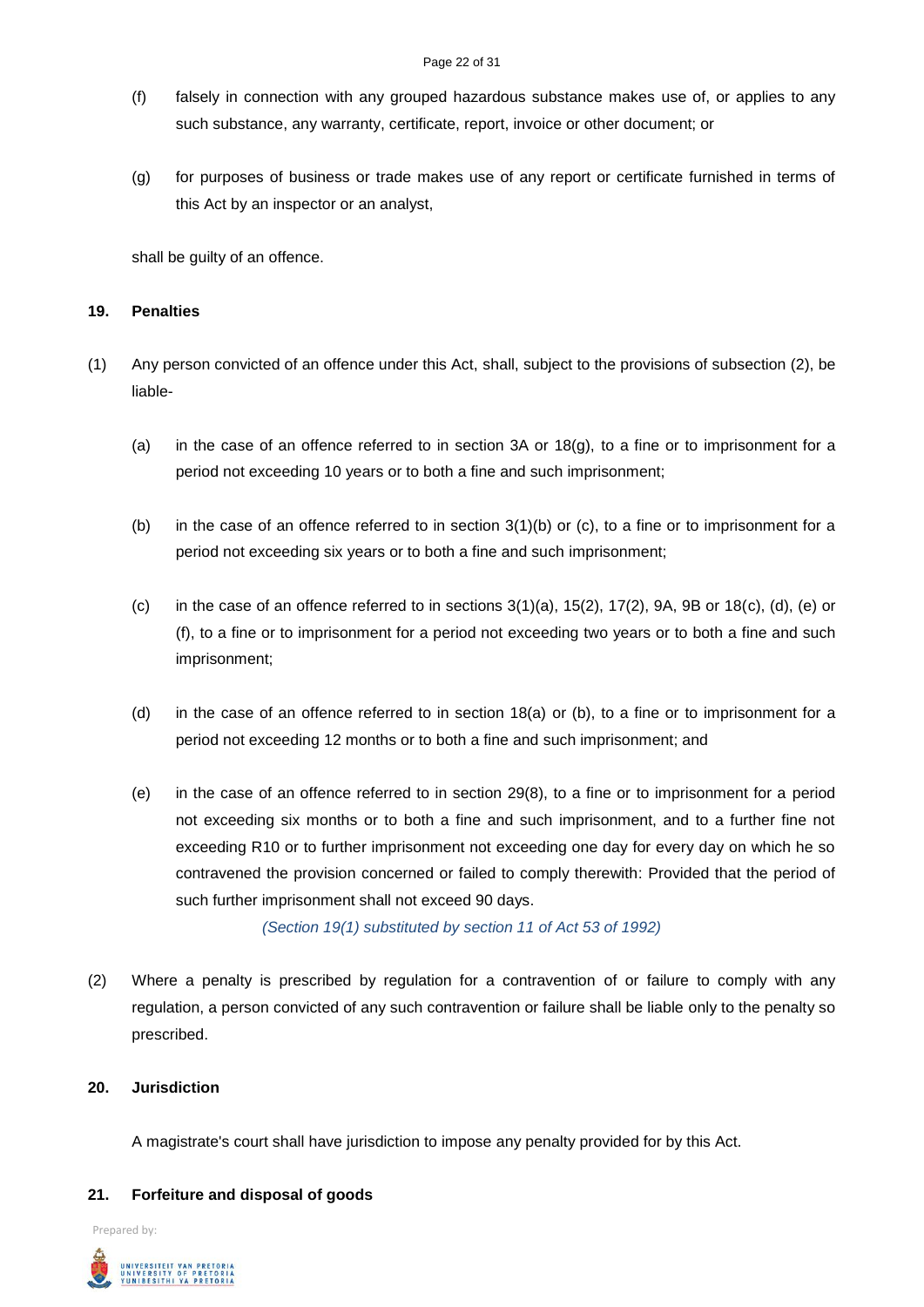- (1) The court convicting any person of an offence under this Act may declare any grouped hazardous substance, appliance, product, or other object in respect of which the offence has been committed or which was used for, in or in connection with the commission of the offence, to be forfeited to the State.
- (2) Anything forfeited under subsection (1) shall be disposed of in such manner as the Director-General may direct.
- (3) Costs incurred in respect of any action under subsection (2) may be recovered from the person convicted.

# **22. Time limits and other requirements in connection with prosecution**

(1) In any criminal proceedings under this Act the period between the service of the summons and the commencement of the trial shall not be less than 10 days.

# (2)

- (a) Subject to the provisions of paragraph *(b),* no prosecution for a contravention of a provision of this Act disclosed by the analysis or examination of a sample shall be instituted after sixty days from the date on which the sample was obtained for the purpose of such analysis or examination.
- (b) The provisions of paragraph *(a)* shall not apply to proceedings against any person who furnished a warranty in respect of the substance of which the sample in question was obtained.
- (3) A copy of any certificate or report by an analyst which the prosecutor intends to produce in evidence in any prosecution under this Act, shall be served on the accused with the summons.
- (4) If the accused has within three days after having been so served with a copy of a certificate or report, demanded in writing that the analyst who furnished the certificate or report be called as a witness at the trial, and has paid or tendered to the prosecutor a sum of money sufficient to defray the expenses incidental to the calling and attendance of the said analyst as a witness, and if the prosecutor produces the certificate or report in evidence at the trial, the prosecutor shall call the said analyst as a witness at such trial.
- (5) The accused may, instead of requiring the calling of the said analyst as a witness, submit to him written interrogatories approved by the court, and such interrogatories and any reply thereto, purporting to be a reply from the said analyst, shall be admissible in evidence in the proceedings.

# **23. Proof and presumptions**

In any prosecution under this Act-

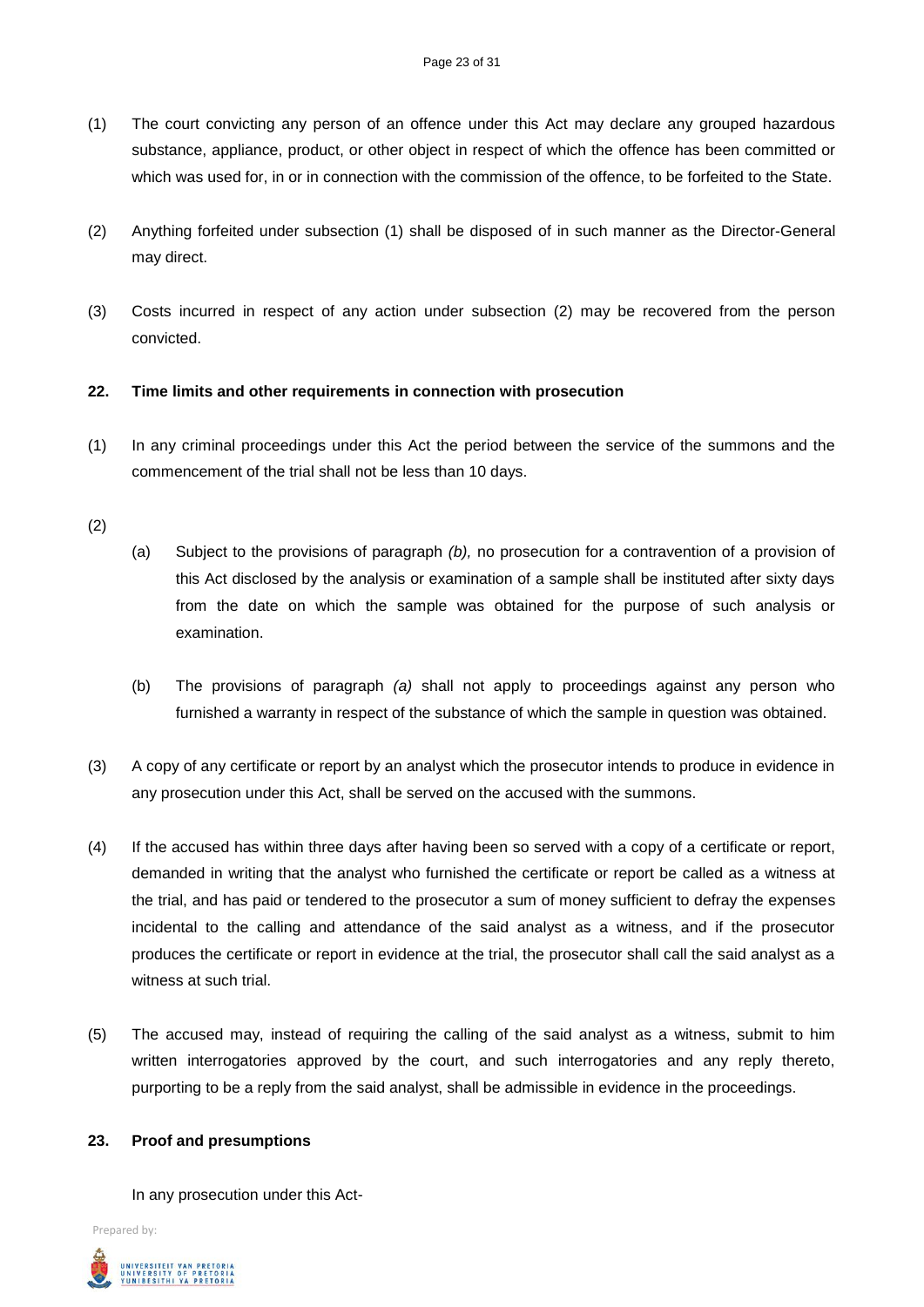- (a) a copy of or extract from a book, statement or other document, made by an inspector under section 9 (1) (e) and certified by him to be true and correct, shall, unless the contrary is proved, be presumed to be a true and correct copy of or extract from the relevant book, statement or other document, and shall on its production in court be *prima facie* proof of any entry to which it relates;
- (b) a certificate or report on the analysis or examination of a sample and purporting to be signed by an analyst, shall on its production in court be *prima facie* proof of the facts stated in it;
- (c) any quantity of a substance in or upon any premises at the time a sample of it is obtained by an inspector for the purpose of this Act, shall, unless the contrary is proved, be presumed to be in the same condition or possess the same properties as such sample;
- (d) a sample of a substance obtained by an inspector for analysis or examination in terms of this Act, shall be presumed to have been sold to him by the person selling the substance of which it is a sample;
- (e) if it is proved that any person has manufactured or imported any grouped hazardous substance it shall be presumed, unless the contrary is proved, that he manufactured or imported it for use in the Republic;
- (f) any substance, appliance or other object found in or upon any premises where any grouped hazardous substance is manufactured, treated, packed, labelled, stored, conveyed, applied, used, operated or administered, shall, unless the contrary is proved, be presumed to be used for, in or in connection with the manufacture, treatment, packing, labelling, storage, conveyance, application, use, operation or administration of such grouped hazardous substance;
- (g) any person who sells, manufactures or imports any substance which contains any grouped hazardous substance or in or on which any grouped hazardous substance is present, shall be presumed to sell, manufacture or import, as the case may be, such grouped hazardous substance.

# **24. Administration of Act by authorized local authority**

- (1) The Minister may by notice in the *Gazette* authorize any local authority to enforce within its area of jurisdiction and through its officers authorized thereto by it, such provisions of this Act as the Minister may specify in the notice.
- (2) The Minister may restrict such authority to such substances or classes of substances as he may specify in the notice, and may grant the authority subject to such further restrictions or such conditions as he may so specify.

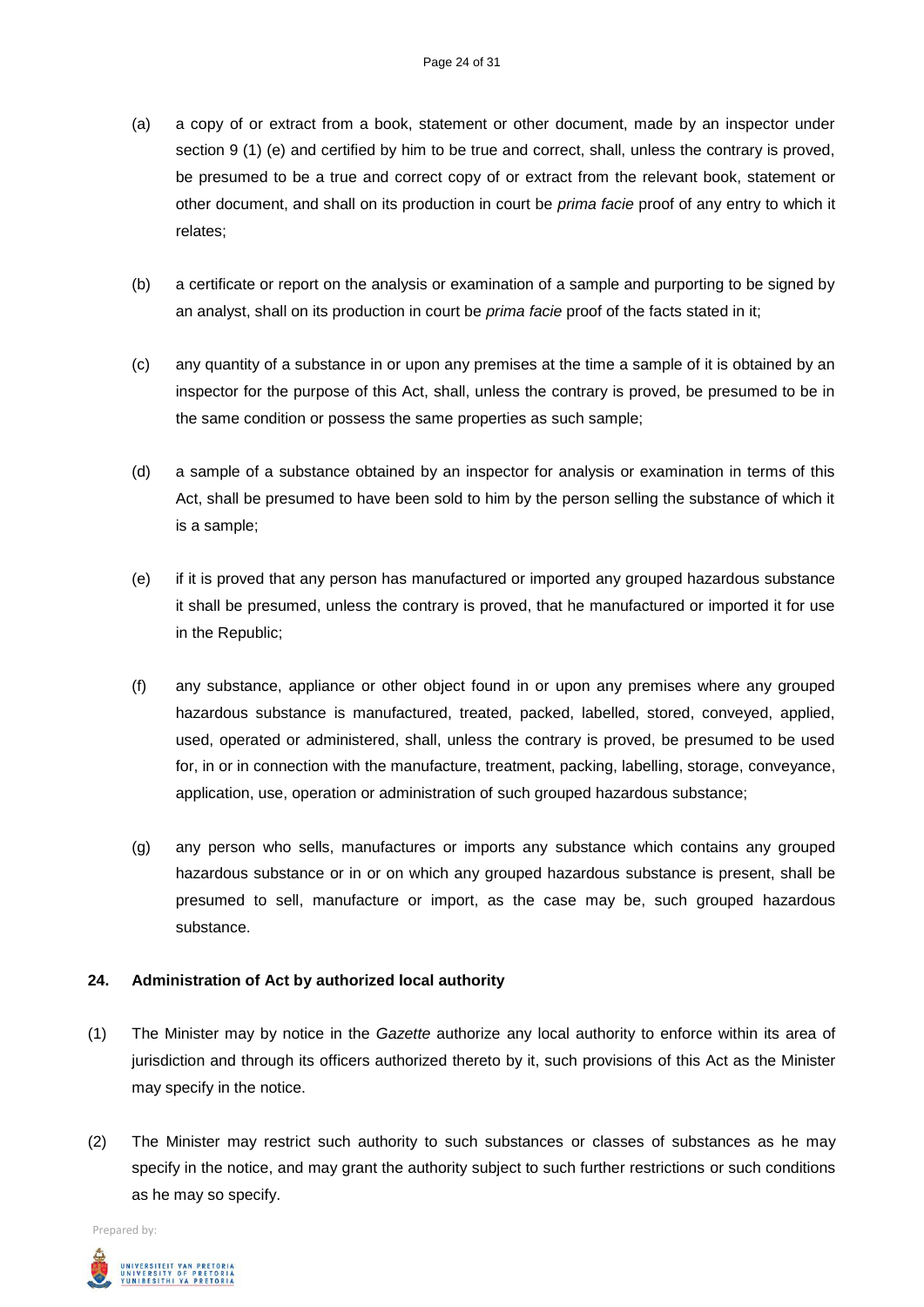- (3) The Minister may by notice in the *Gazette* withdraw or amend any notice published under subsection (1), after having given not less than three months' notice of his intention to do so to the local authority concerned.
- (4) The Director-General may in writing permit a local authority authorized as contemplated in subsection (1), to transmit to an analyst, for analysis or examination free of charge, as many samples as the Director-General may specify, and may at any time amend or withdraw such permission.

# **25. Right to prosecute**

- (1) A local authority authorized under section 24 to enforce any provision of this Act in its area of jurisdiction may, through any person generally or specially authorized by it, prosecute in respect of any contravention of or failure to comply with the provision in question which is alleged to have taken place in the said area.
- (2) Any fines recovered pursuant to a prosecution under subsection (1) shall be paid to the local authority concerned.
- (3) The provisions of subsection (1) shall not affect the authority of an attorney-general to prosecute in respect of the offence in question.

# **26. Delegation of powers**

The Director-General may in writing authorize any officer of the Department of Health, Welfare and Pensions to exercise or perform in general or in a particular case or in cases of a particular nature, any power, duty or function conferred or imposed on the Director-General by or in terms of this Act.

# *(Section 26 amended by section 6 of Act 31 of 1981)*

# **27. Defects in form**

A defect in the form of a notice, order, certificate, report or other document issued, made or furnished in terms of this Act shall not invalidate any administrative proceedings to which such notice, order, certificate, report or other document relates or be a ground for exception in legal proceedings, provided the requirements for such a notice, order, certificate, report or other document are substantially complied with and its meaning is clear.

# **28. Restriction of liability**

No person, including the State, shall be liable in respect of anything done in good faith in the exercise or performance of a power or duty conferred or imposed by or under this Act.

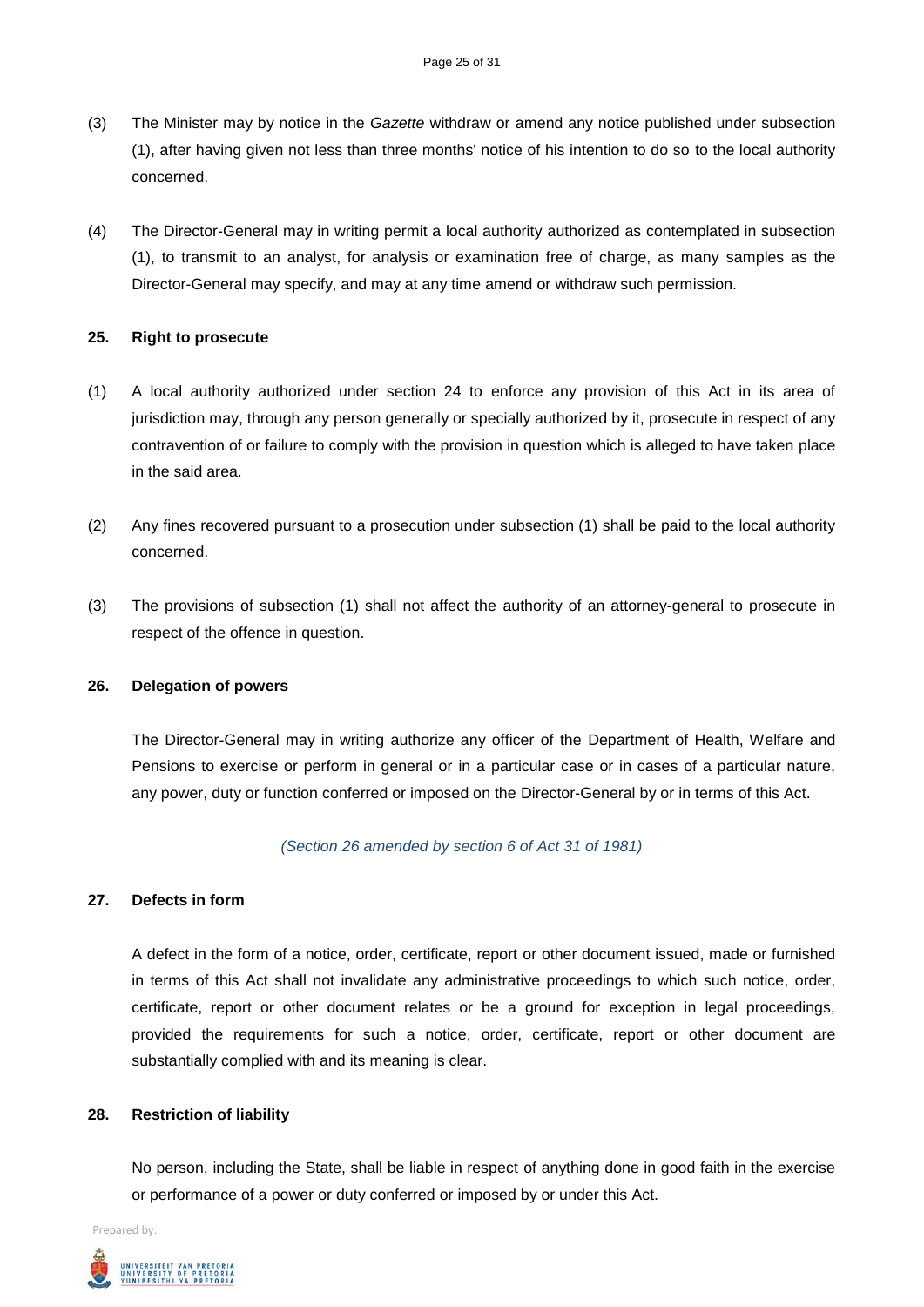### **29. Regulations**

- (1) The Minister may make regulations-
	- (a) authorizing, regulating, controlling, restricting or prohibiting the-
		- (i) manufacture;
		- (ii) modification;
		- (iii) importation;
		- (iv) storage;
		- (v) transportation; or
		- (vi) dumping and other disposal,

of any grouped hazardous substance or class of grouped hazardous substances;

- (b) regulating, controlling, restricting or prohibiting the application of a grouped hazardous substance for any specific purpose;
- (c) prescribing the manner in which any particular grouped hazardous substance shall be described or the name under which any such substance may be sold, or prohibiting the sale of any particular grouped hazardous substance under a name other than a name so prescribed or under a specified name, or the advertisement thereof in a manner other than the manner prescribed;
- (d) prescribing the procedures to be followed, the forms to be completed, the records to be kept and the other requirements to be complied with in connection with the issue of licences in respect of Group III hazardous substances and in respect of the premises on which they are installed, and the conditions to which the issue of any such licence shall be subject;

*(Section 29(1)(d) substituted by section 6 of Act 16 of 1976)*

(e) prescribing the precautions to be taken for the protection from injury, ill health or death of persons in control of or employed or engaged in the manufacture, operation, application or use of grouped hazardous substances or of any other person who is likely to or may be exposed to grouped hazardous substances as a result of the manufacture, operation, application, use, disposal or dumping thereof;

UNIVERSITEIT VAN PRETORIA<br>UNIVERSITY OF PRETORIA<br>YUNIBESITHI YA PRETORIA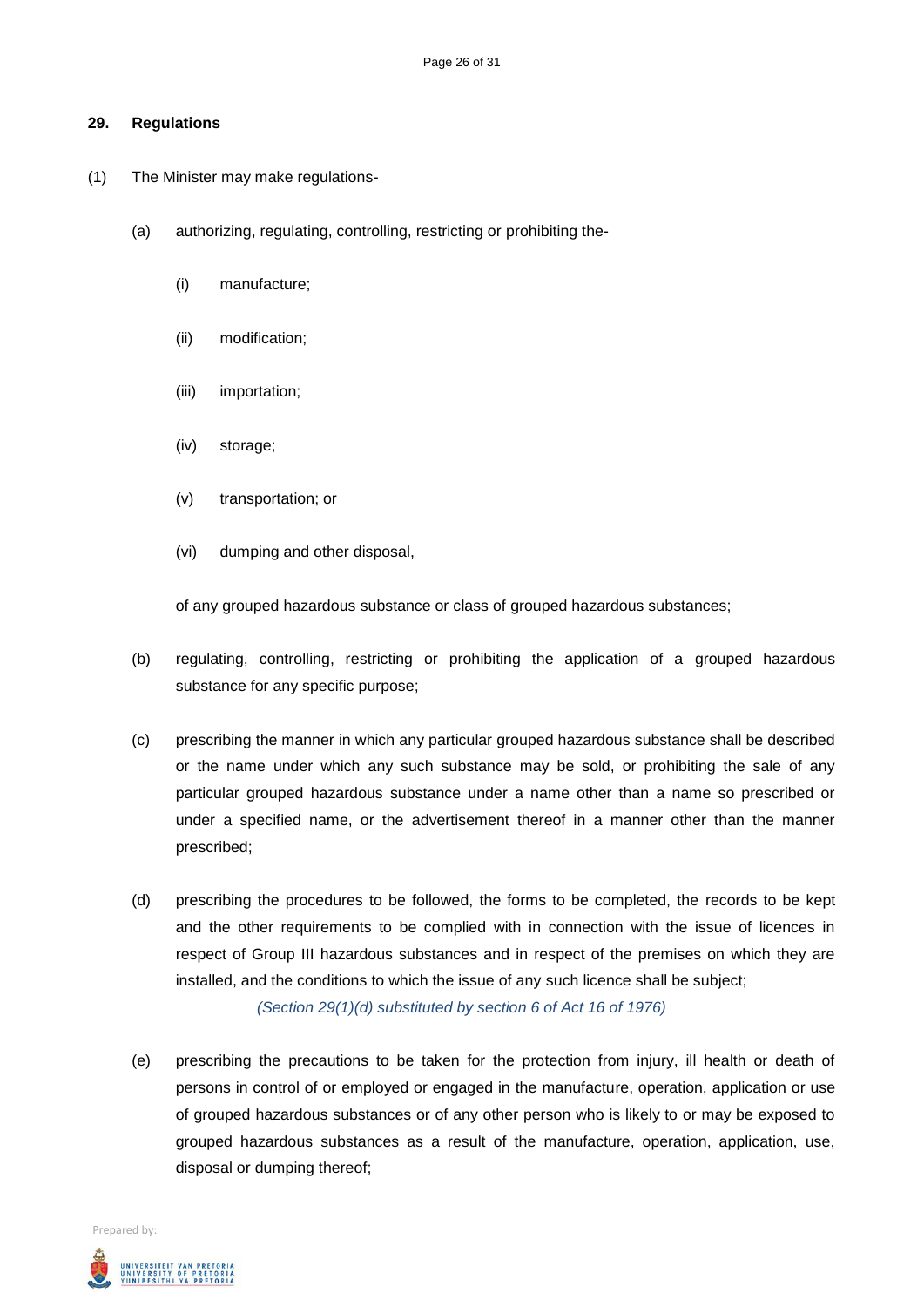- (f) providing for the keeping of records and the submission of statistics and reports relating to-
	- (i) the manufacture, operation, application, modification, use or sale of grouped hazardous substances;
	- (ii) the premises on which grouped hazardous substances are used, sold or installed; or
	- (iii) persons employed in connection with or in control of Group III hazardous substances;
- (g) prescribing, prohibiting, restricting or otherwise regulating-
	- (i) the packing of any Group I or any Group II hazardous substance or the packing of any such substance in a specified manner or in a manner other than a specified manner; or
	- (ii) the use for the packing of any Group I or any Group II hazardous substance, of any package of a specified condition, form or nature or made from or treated with any specified material or substance;
- (h) exempting any Group I or any Group II hazardous substance or any such substance of a specified nature or class from the requirements of this Act relating to labelling, and prescribing the conditions (if any) subject to which such exemption shall apply and the prerequisites to be observed before it shall apply;
- (i) prescribing the addition to a Group I or a Group II hazardous substance of specified additives, in order to render such substance easily distinguishable as such a substance;
- (j) prescribing the manner in which any Group I or any Group II hazardous substance or its package, or the bulk stock from which it is taken for sale, shall be labelled, the nature of the information to be reflected on the label, the manner or form in which such information shall be so reflected or shall be arranged on the label, or prohibiting the reflecting of information of a specified nature on the label;
- (k) prescribing the procedures to be followed, the forms to be completed and the registers to be kept in connection with the licensing of persons as suppliers of Group I hazardous substances;
- (l) prohibiting or regulating the application or other use of any Group I or any Group II hazardous substances for gain;
- (m) providing for the keeping of records relating to the application or other use of grouped hazardous substances;

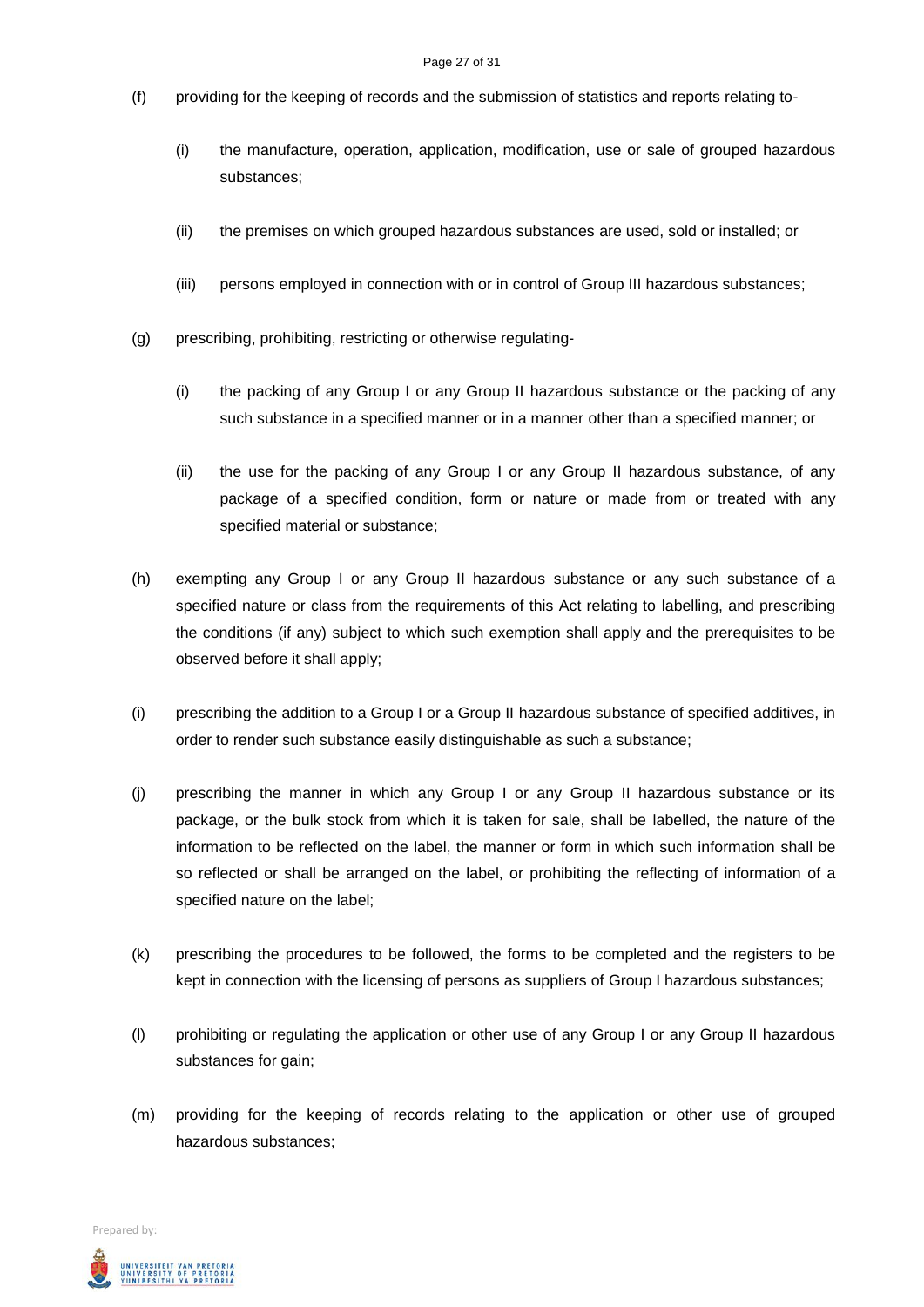#### Page 28 of 31

- (n) providing for the notification of cases or suspected cases of poisoning, intoxication, illness or death of persons who have been exposed to grouped hazardous substances;
- (o) prescribing the conditions under which persons involved in the operation or use of a Group III hazardous substance may be employed;
- (p) prescribing the duties and responsibilities of any person in control of a Group III hazardous substance or any premises on which such hazardous substance has been or is being used or of any person employed in connection with the operation of such a substance, and generally for the protection of any person from the harmful effects of exposure to radiation emanating from any Group III hazardous substance;
- (q) providing for the appointment of such committees as he may consider necessary, for the purpose of advising the Director-General on any matter concerning any Group III or Group IV hazardous substance, the calling of meetings of any such committee, the quorum for and procedure at such meetings and the remuneration and allowances, conditions of service and tenure of office of members of any such committee who are not in the full-time employment of the State;

*(Section 29(1)(q) substituted by section 12(a) of Act 53 of 1992)*

- (r) prescribing the fees payable in respect of the issuing or renewal of any licence or any written authority under this Act, and the basis on which such fees shall be determined; *(Section 29(1)(r) substituted by section 12(b) of Act 53 of 1992)*
- (s) prescribing the duties to be performed by inspectors, including the procedures to be followed in connection with the inspection of premises, the obtaining or transmitting of samples for analysis or examination, the dealing in other respects with samples, and the records to be kept for the purposes of this Act;
- (t) prescribing the duties to be performed or the powers which may be exercised by analysts, methods of analysis or examination of samples for the purposes of this Act, the form of any certificate or report to be furnished in connection with such analysis or examination, or the nature or arrangement of particulars to be reflected in such certificate or report, and the records to be kept in connection therewith;
- (u) with regard to any matter which in terms of this Act may be prescribed or otherwise dealt with by regulation;
- (v) regarding safety standards in connection with the importation into and exportation from the Republic, manufacture, packing, disposal, dumping, sale, serving, applying, administering or use of grouped hazardous substances, and the manner in which such standards shall be brought to the notice of persons concerned in any of the said activities in respect thereof,

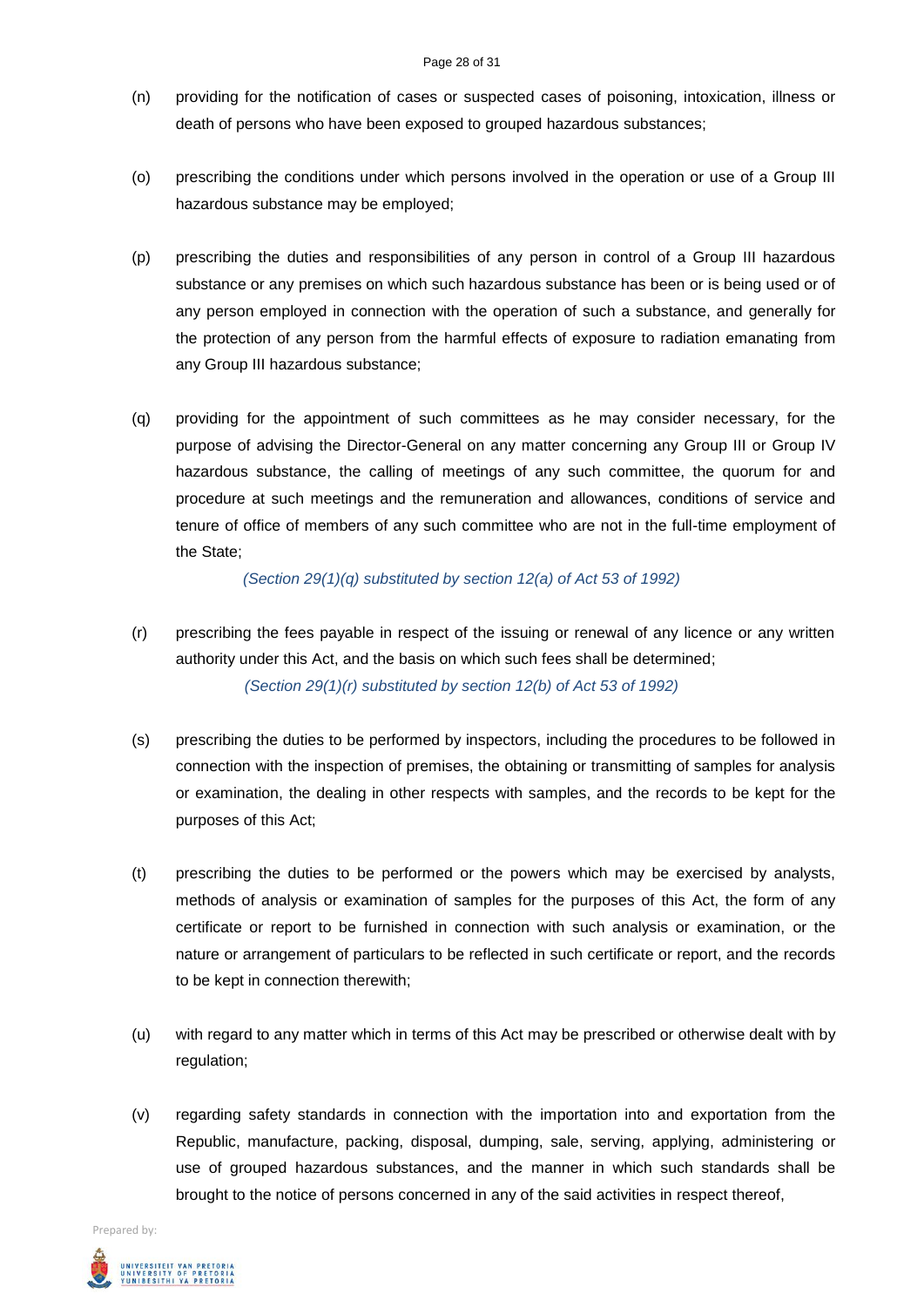# *(Section 29(1)(v) added by section 12(c) of Act 53 of 1992)*

and, in general, with regard to any matter which the Minister considers necessary or expedient to prescribe or regulate in order to attain or further the objects of the Act, and the generality of this provision shall not be limited by the preceding paragraphs of this subsection.

- (2) Regulations made under
	- (a) subsection (1)(a) may make provision for the issuing of registration certificates or licences under this Act in respect of the performance of any actions mentioned in the said subsection, and the payment of any registration or licence fee in connection therewith; and
	- (b) subsection (1)(t) may prescribe any method for the analysis or examination of a sample set out in any publication which in the opinion of the Minister is generally recognized as authoritative. *(Section 29(2) substituted by section 12(d) of Act 53 of 1992)*
- (3) Different regulations may be made in respect of different types, classes or categories of grouped hazardous substances, or different classes or categories of premises, or different classes or categories of persons in control of Group III hazardous substances or premises on which Group III hazardous substances have been installed, or different classes or categories of persons employed in connection with the operation of any Group III hazardous substance.
- (4) No regulation prescribing any fee, remuneration or allowance shall be made except after consultation with the Minister of Finance.
- (5) ……*……..*

#### *(Section 29(5) deleted by section 12(e) of Act 53 of 1992)*

(6) No regulation under subsection (1)(e) shall be made except after consultation with the Minister of Manpower.

> *(Section 29(6) amended by section 7 of Act 31 of 1981) (Section 29(6) substituted by section 12(f) of Act 53 of 1992)*

- (7) Any regulation may be expressed to apply only in such area as may be specified in it.
- (8) Any regulation made under subsection (1) may determine that any person who contravenes or fails to comply with any provision thereof, shall be guilty of an offence.

*(Section 29(8) substituted by section 12(g) of Act 53 of 1992)*

- (9)
- (a) If the Minister intends to make any regulation under this Act, he shall cause the text of the proposed regulation to be published in the *Gazette* together with a notice declaring his intention

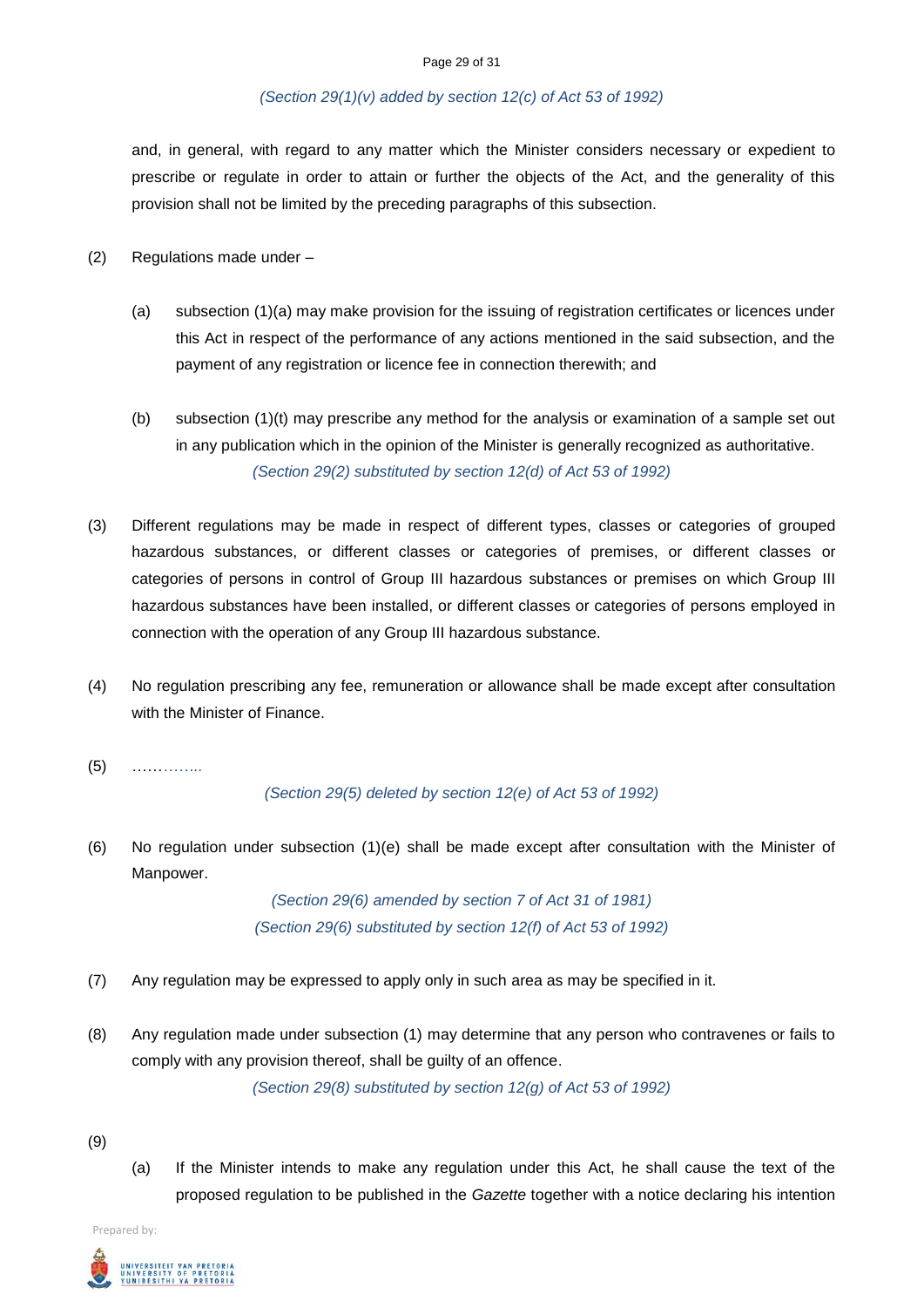#### Page 30 of 31

to make such a regulation and inviting interested persons to submit to the Director-General any comments and representations they may wish to make in connection therewith.

- (b) A period of not less than three months shall elapse between the publication of such text and the publication of the regulation in question.
- (10) The provisions of subsection (9) shall not apply in respect of-
	- (a) an amendment of a proposed regulation in pursuance of the notice published in terms of that subsection; and
	- (b) any regulation in respect of which the Minister is of the opinion that the public interest requires that it be made without delay.

# **30. Application of Act to grouped hazardous substances in transit**

The Minister may, at the request of the government or administration of a state or territory which is not part of the Republic, by notice in the *Gazette* apply any provision of this Act to any grouped hazardous substance which arrives at or is imported through an import harbour or other place in the Republic and which is addressed to or intended for transmission to a place in such state or territory, and may at any time withdraw or amend such notice by notice in the *Gazette.*

*(Section 30 amended by section 46 (First Schedule) and 47 (Second Schedule) of Act 97 of 1986)*

# **31. Operation of Act in relation to other laws**

The provisions of this Act shall be in addition to and not in substitution for any other law which is not in conflict with or inconsistent with this Act.

# **32. Repeal of section 133A of Act 36 of 1919, and Act 42 of 1971**

- (1) Section 133A of the Public Health Act, 1919, and the Public Health Amendment Act, 1971, are hereby repealed.
- (2) A regulation made under any provision of the said section 133A and which can be made under a provision of this Act, shall be deemed to have been made under the last-mentioned provision.

# **33. Short title and commencement**

(1) This Act shall be called the Hazardous Substances Act, 1973, and its provisions shall come into operation on a date fixed by the State President by proclamation in the *Gazette.*